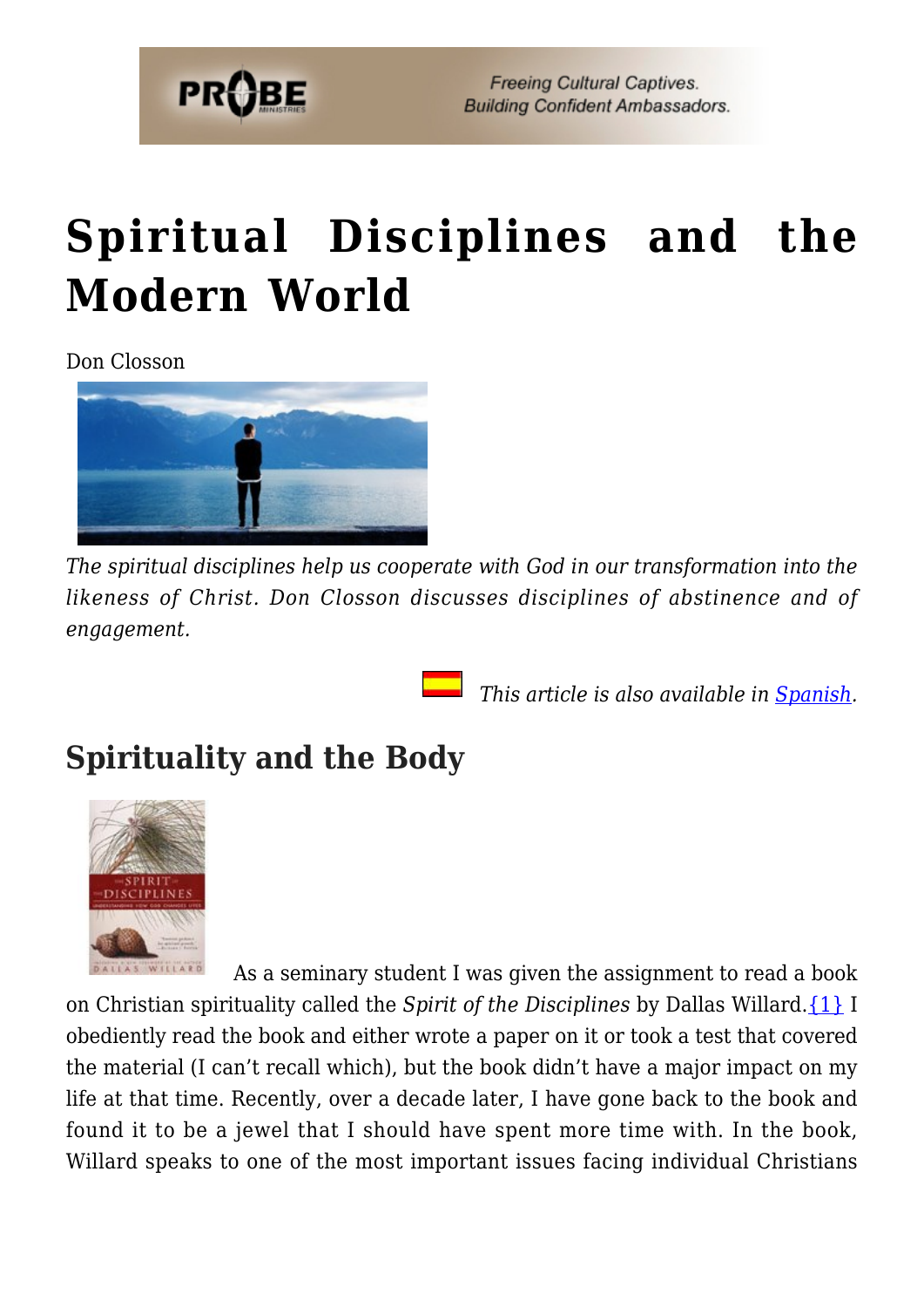

and churches in our time: "How does one live the Spirit-filled life promised in the New Testament?" How does the believer experience the promise that Jesus made in Matthew 11:29-30: "Take my yoke upon you and learn from me, for I am gentle and humble in heart, and you will find rest for your souls. For my yoke is easy and my burden is light"?



Willard argues that modernity has given us a culture that offers a flood of self-fulfillment programs in the form of political, scientific, and even psychological revolutions. All promise to promote personal peace and affluence, and yet we suffer from an "epidemic of depression, suicide, personal emptiness, and escapism through

drugs and alcohol, cultic obsession, consumerism, and sex and violence  $\dots$  ["{2}](#page-22-0) Most Christians would agree that the Christian faith offers a model for human transformation that far exceeds the promises of modern scientific programs, but when it comes to delineating the methods of such a transformation there is often confusion or silence.

Christians frequently seek spiritual maturity in all the wrong places. Some submit themselves to abusive churches that equate busyness and unquestioning subservience with Christ-likeness. Others look for spirituality through syncretism, borrowing the spiritualism of Eastern religions or Gnosticism and covering it with a Christian veneer.

According to Willard, Christians often hope to find Christ's power for living in ways that seem appropriate but miss the mark; for example, through a "sense of forgiveness and love for God" or through the acquisition of propositional truth. Some "seek it through special experiences or the infusion of the Spirit," or by way of "the presence of Christ in the inner life." Others argue that it is only through the "power of ritual and liturgy or the preaching of the Word," or "through the communion of the saints." All of these have value in the Christian life but do not "reliably produce large numbers of people who really are like Christ." $\{3\}$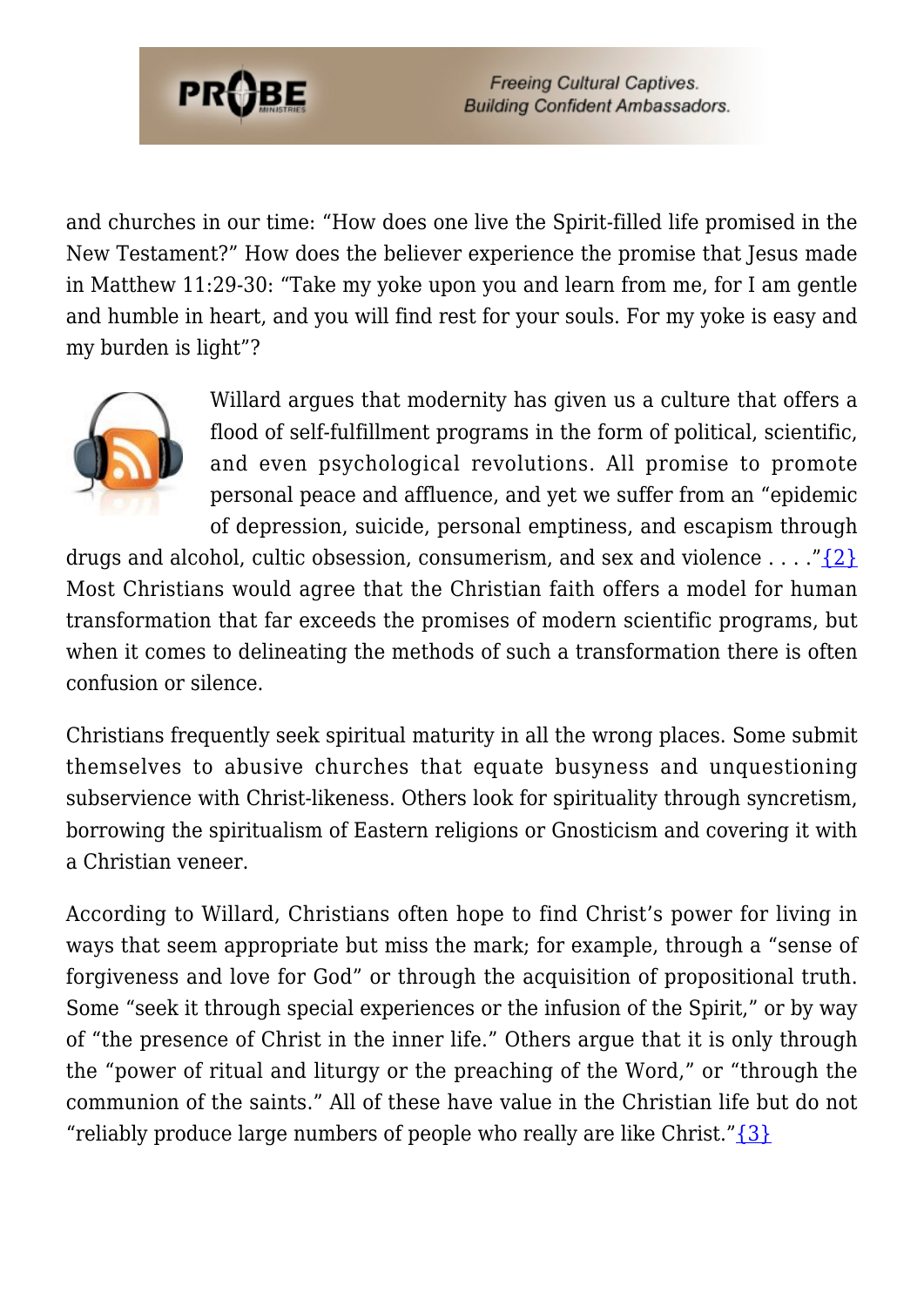

We evangelicals have a natural tendency to avoid anything that hints of meritorious works, works that might somehow justify us before a holy God. As a result, we reduce faith to an entirely mental affair, cutting off the body from the process of living the Christian life.

In this article we will consider a New Testament theology of human transformation in order to better understand what it means to become a living sacrifice to God.

## **A Model for Transformation**

Faith in Jesus Christ brings instant forgiveness along with the promise of eventual glorification and spending eternity with God. However, in between the believer experiences something called sanctification, the process of being set apart for good works. Something that is sanctified is holy, so it makes sense that the process of sanctification is to make us more like Christ.

Even though the Bible talks much of spiritual power and becoming like Christ, many believers find this process of sanctification to be a mystery. Since the Enlightenment, there has been a slow removal from our language of acceptable ways to talk about the spiritual realm. Being rooted in this age of science and materialism, the language of spiritual growth sounds alien and a bit threatening to our ears, but if we want to experience the life that Jesus promised, a life of spiritual strength, we need to understand how to appropriate God's Spirit into our lives.

According to Willard, "A 'spiritual life' consists in that range of activities in which people cooperatively interact with God–and with the spiritual order deriving from God's personality and action. And what is the result? A new overall quality of human existence with corresponding new powers." $\{4\}$  To be spiritual is to be dominated by the Spirit of God. Willard adds that spirituality is another reality, not just a "commitment" or "life-style." It may result in personal and social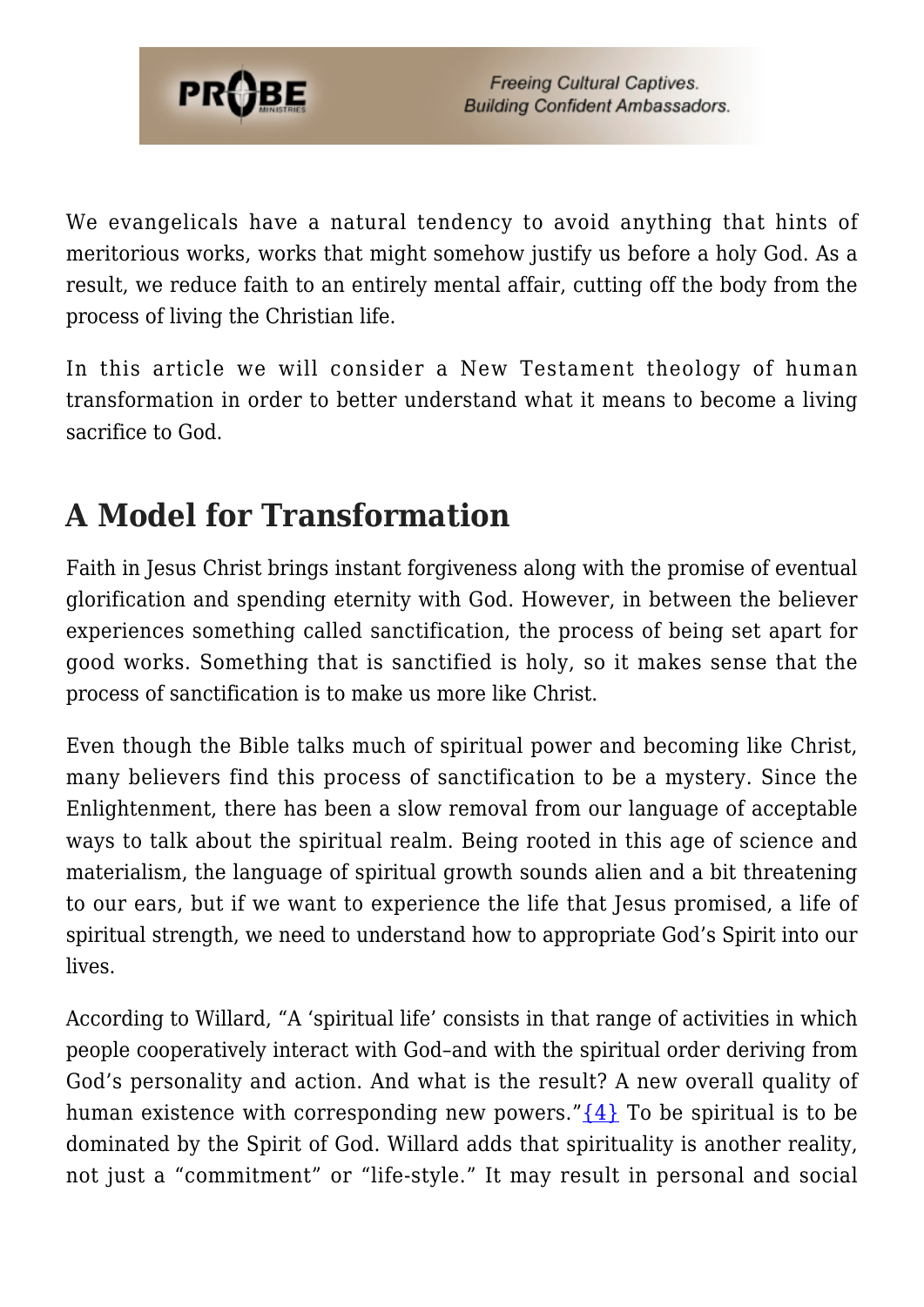

change, but the ultimate goal is to become like Christ and to further His Kingdom, not just to be a better person or to make America a better place to live.

The Bible teaches that to become a spiritual person one must employ the *disciplines* of spirituality. "The disciplines are activities of mind and body purposefully undertaken to bring our personality and total being into effective cooperation with the divine order." $\{5\}$  Paul wrote in Romans 6:13 that the goal of being spiritual is to offer our body to God as instruments of righteousness in order to be of use for His Kingdom. Moving towards this state of usefulness to God and His Kingdom depends on the actions of individual believers.

Many of us have been taught that this action consists primarily in attending church or giving towards its programs. As important as these are, they fail to address the need for a radical inner change that must take place in our hearts to be of significant use to God. The teaching of Scripture and specifically the life of Christ tells us that the deep changes that must occur in our lives will only be accomplished via the disciplines of abstinence such as fasting, solitude, silence, and chastity, and the disciplines of engagement such as study, worship, service, prayer, and confession. These disciplines, along with others, will result in being conformed to the person of Christ, the desire of everyone born of His Spirit.

## **Salvation and Life**

When I first read in the Bible that Jesus offered a more abundant life to those who followed Him, I thought that He was primarily describing a life filled with more happiness and purpose. It does include these things, but I now believe that it includes much more. Salvation in Christ promises to radically change the nature of life itself. It is not just a promise that sometime in the far distant future we will experience a resurrected body and see a new heaven and new earth. Salvation in Christ promises a life characterized by the highest ideals of thought and actions as epitomized by the life of Christ Himself.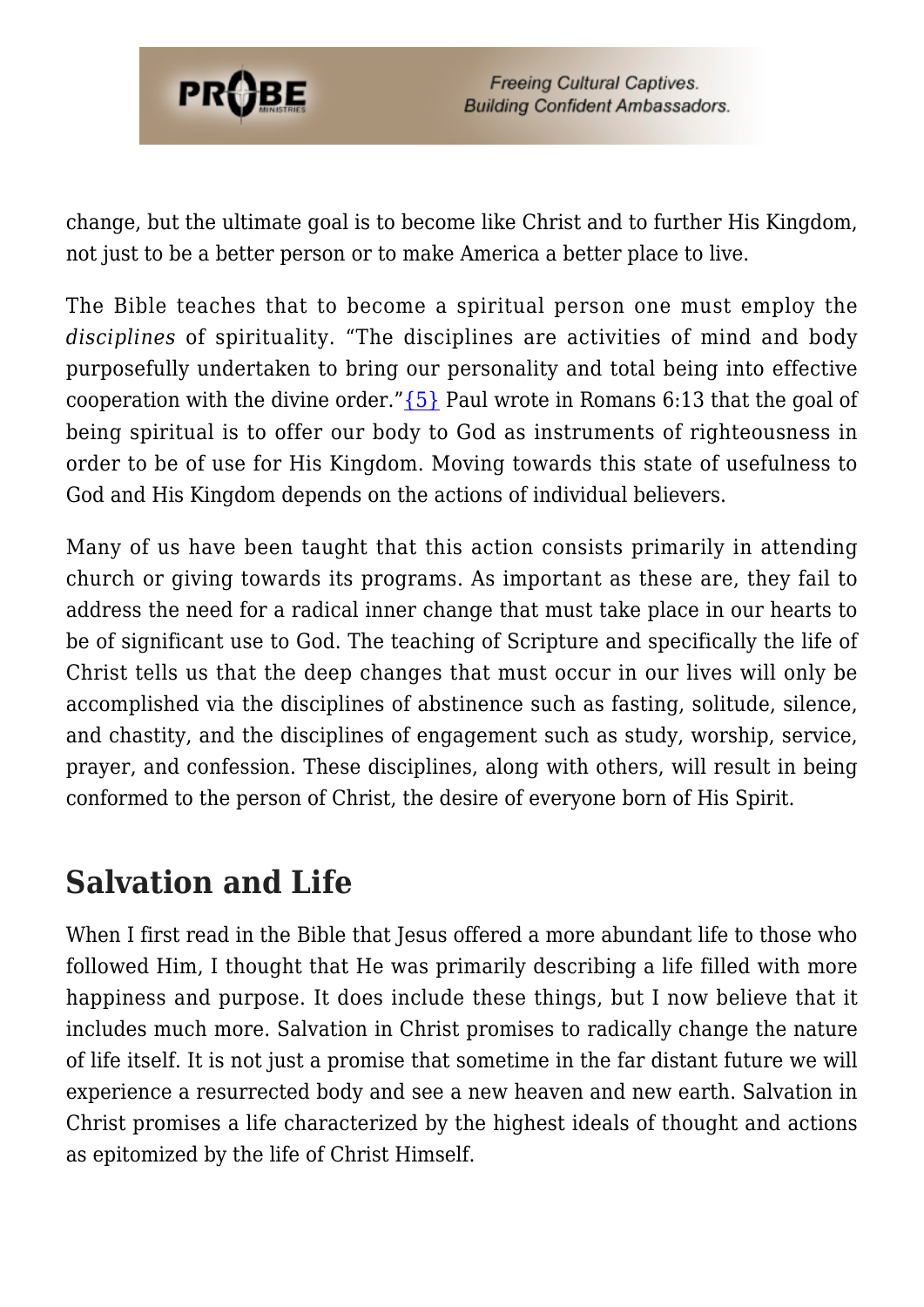

Although there is no program or classroom course that can guarantee to give us this new life in Christ, it can be argued that in order to live a life like Jesus we need to do the things that Jesus did. If Jesus had to "learn obedience through the things which he suffered" (Hebrew 5:8 KJV), are we to expect to act Christ-like without the benefit of engaging in the disciplines that Jesus did?

In *The Spirit of the Disciplines*, Willard argues that there is a direct connection between practicing the spiritual disciplines and experiencing the salvation that is promised in Christ. Jesus prayed, fasted, and practiced solitude "not because He was sinful and in need of redemption, as we are, but because he had a body just as we do." $\{6\}$  The center of every human being's existence is his or her body. We are neither to be neo-Platonic nor Gnostic in our approach to the spiritual life. Both of these traditions play down the importance of the physical universe, arguing that it is either evil or simply inferior to the spiritual domain. But as Willard argues, "to withhold our bodies from religion is to exclude religion from our lives."

Although our spiritual dimension may be invisible, it is not separate from our bodily existence. *Spirituality*, according to Willard, is "a relationship of our embodied selves to God that has the natural and irrepressible effect of making us alive to the Kingdom of God-here and now in the material world." $\{7\}$  By separating our Christian life from our bodies we create an unnecessary sacred/secular gulf for Christians that often alienates us from the world and people around us.

The Christian faith offers more than just the forgiveness of sins; it promises to transform individuals to live in such a way that responding to events as Jesus did becomes second nature. What are these spiritual disciplines, and how do they transform the very quality of life we experience as followers of Jesus Christ?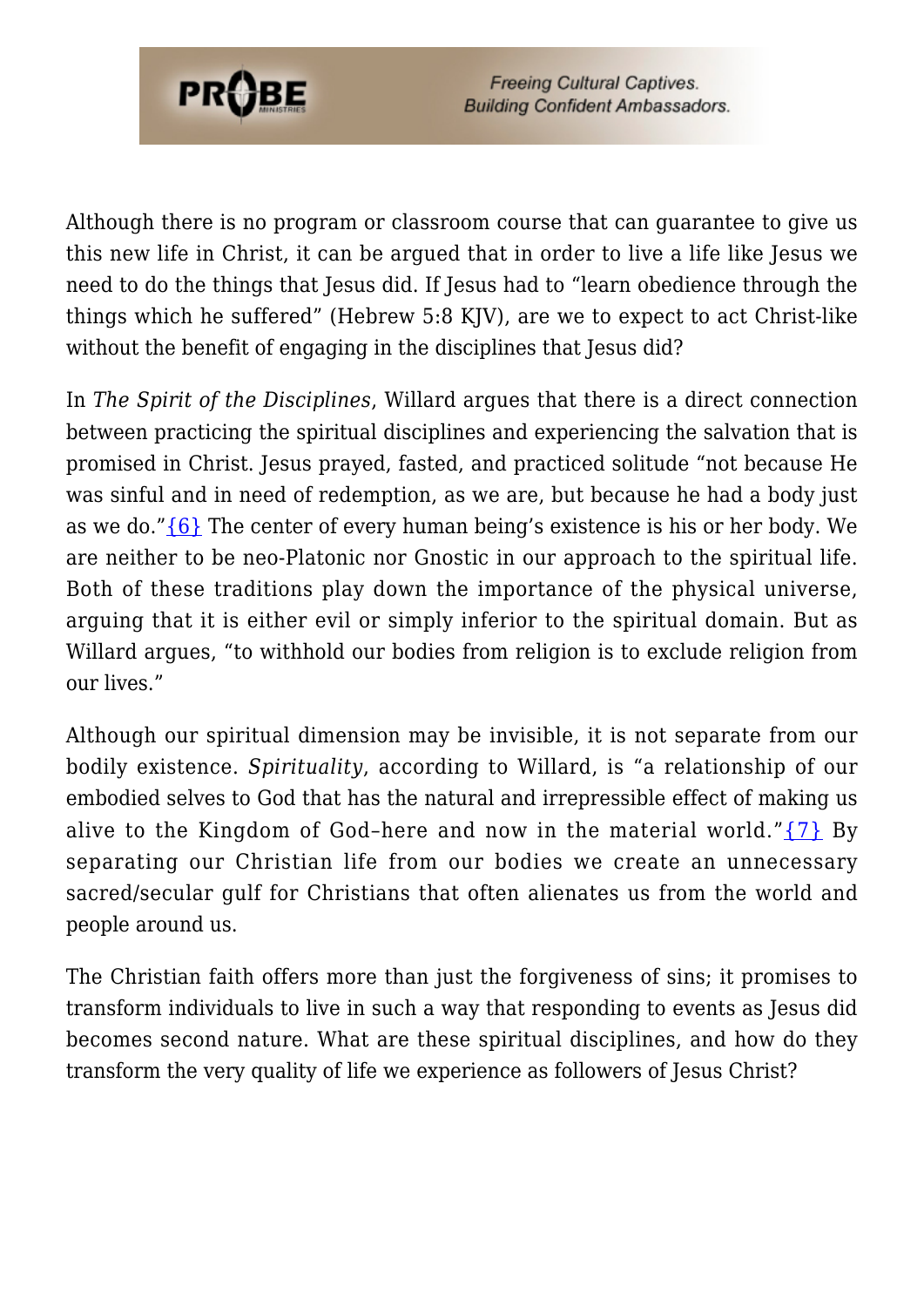

### **The Disciplines of Abstinence**

Although many of us have heard horror stories of how spiritual disciplines have been abused and misused in the past, Willard believes that "A discipline for the spiritual life is, when the dust of history is blown away, nothing but an activity undertaken to bring us into more effective cooperation with Christ and his Kingdom." ${8}$  He reminds us that we discipline ourselves throughout life in order to accomplish a wide variety of tasks or functions. We utilize discipline when we study an academic or professional field; athletes must be disciplined in order to run a marathon or bench press 300 lbs. Why, then, are we surprised to learn that we must discipline ourselves to be useful to God?

Willard divides the disciplines into two categories: disciplines of abstinence, and disciplines of engagement. Depending on our lifestyle and past personal experiences, we will each find different disciplines helpful in accomplishing the goal of living as a new creature in Christ. Solitude, silence, fasting, frugality, chastity, secrecy, and sacrifice are disciplines of abstinence. Given our highly materialistic culture, these might be the most difficult and most beneficial to many of us. We are more familiar with the disciplines of engagement, including study, worship, celebration, service, prayer, and fellowship. However, two others mentioned by Willard might be less familiar: confession and submission.

Abstinence requires that we give up something that is perfectly normal–something that is not wrong in and of itself, such as food or sex–because it has gotten in the way of our walking with God, or because by leaving these things aside we might be able to focus more closely on God for a period of time. As one writer tells us, "Solitude is a terrible trial, for it serves to crack open and burst apart the shell of our superficial securities. It opens out to us the unknown abyss that we all carry within us  $\ldots$  "[{9}](#page-22-7) Busyness and superficial activities hide us from the fact that we have little or no inward experience with God. Solitude frees us from social conformity, from being conformed to the patterns of this world that Paul warns us about in Romans 12.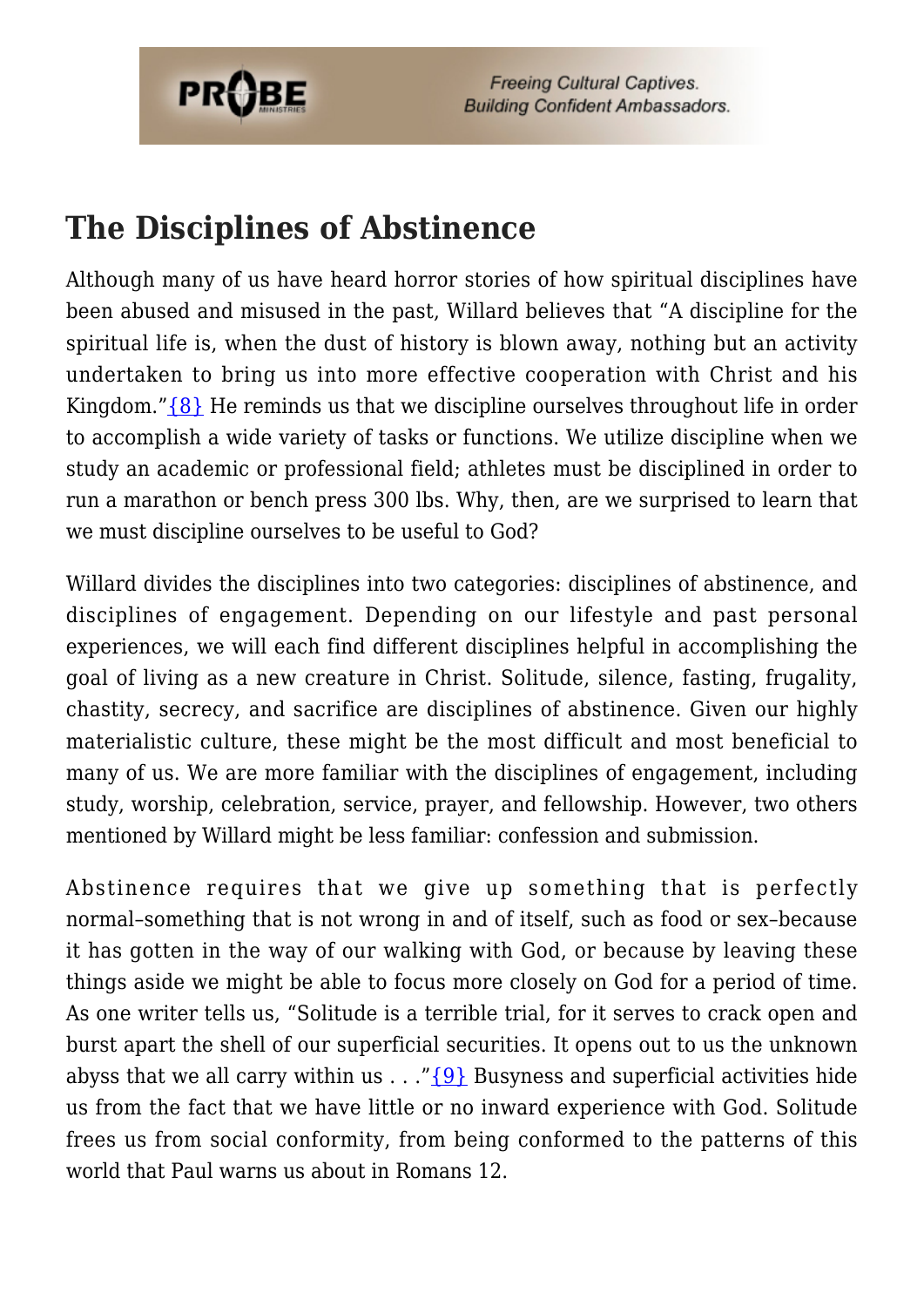

Solitude goes hand in hand with silence. The power of the tongue and the damage it can do is taken very seriously in the Bible. There is a quiet inner strength and confidence that exudes from people who are great listeners, who are able to be silent and to be slow to speak.

## **The Disciplines of Engagement**

Thus, the disciplines of abstinence help us diminish improper entanglements with the world. What about the disciplines of engagement?

Although study is not often thought of as a spiritual discipline, it is the key to a balanced Christian walk. Calvin Miller writes, "Mystics without study are only spiritual romantics who want relationship without effort.["{10}](#page-22-8) Study involves reading, memorizing, and meditation on God's Word. It takes effort and time, and there are no shortcuts. It includes learning from great Christian minds that have gone before us and those who, by their walk and example, can teach much about the power available to believers who seek to experience the light burden that abiding in Jesus offers.

Few Christians deny the need for worship in their weekly routines, even though what constitutes worship has caused considerable controversy. Worship ascribes great worth to God. It is seeing God as He truly is. Willard argues that we should focus our worship through Jesus Christ to the Father. He writes, "When we worship, we fill our minds and hearts with wonder at him–the detailed actions and words of his earthly life, his trial and death on the cross, his resurrection reality, and his work as ascended intercessor." $\{11\}$ 

The discipline of celebration is unfamiliar to most of us, yet Willard argues that it is one of the most important forms of engagement with God. He writes that "We engage in celebration when we enjoy ourselves, our life, our world, in conjunction with our faith and confidence in God's greatness, beauty, and goodness. We concentrate on our life and world as God's work and as God's gift to us." ${12}$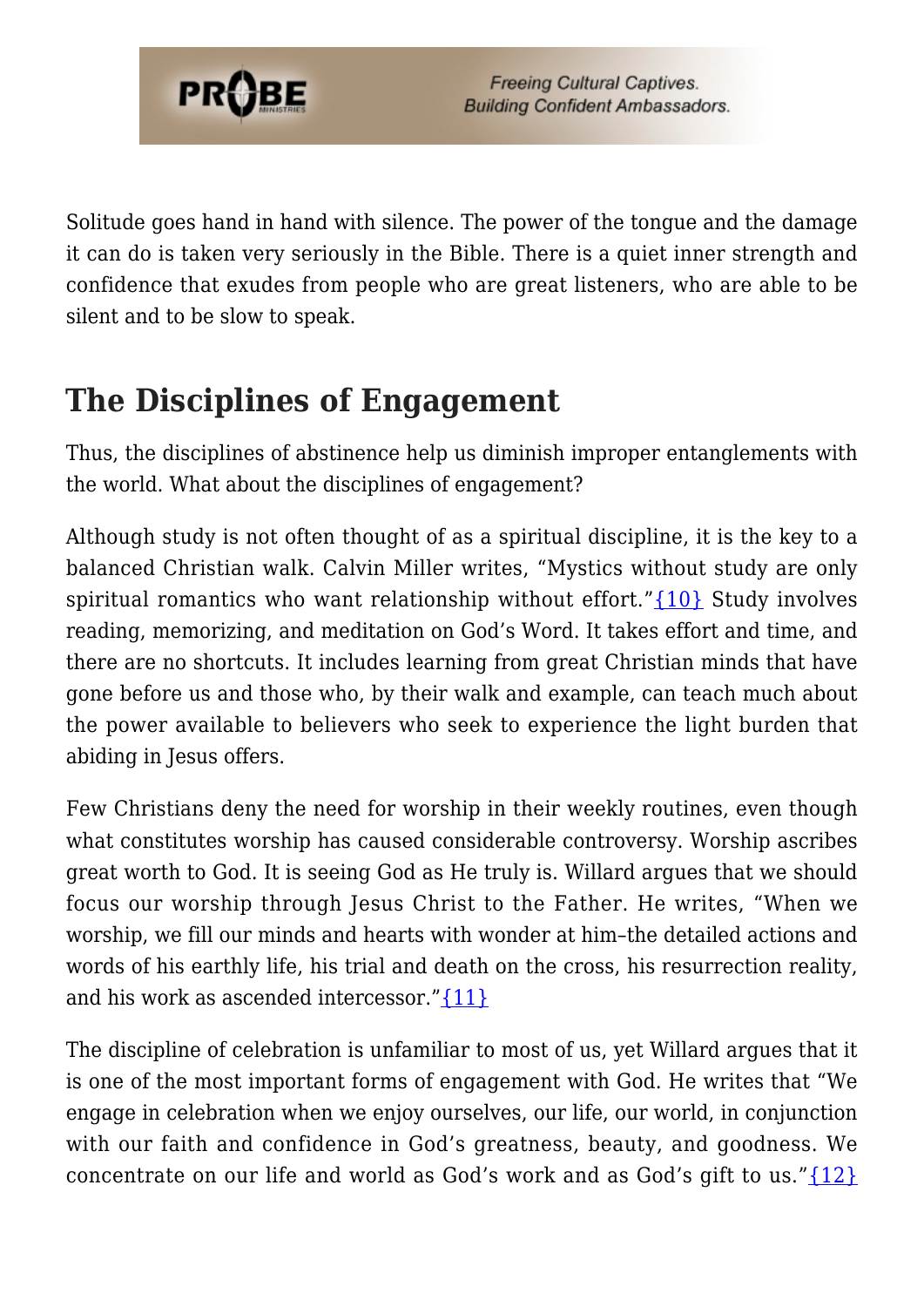

Although much of the scriptural argument for holy celebration is found in the festivals of the Old Testament and the book of Ecclesiastes, Jesus was accused of being a glutton and a drunkard because he chose to dine and celebrate with sinners.

Christian fellowship and confession go hand in hand. It is within the context of fellowship that Christians build up and encourage one-another with the gifts that God has given to us. It is also in this context that we practice confession with trusted believers who know both our strengths and weaknesses. This level of transparency and openness is essential for the church to become the healing place of deep intimacy that people are so hungry for.

Walking with Jesus doesn't mean just knowing things about Him; it means living as He lived. This includes practicing the spiritual disciplines that Jesus practiced. As we do, we will be changed through the Spirit to be more like Him and experience the rest that He has offered to us.

### **Notes**

1. Dallas Willard, *The Spirit of the Disciplines,* (New York: HarperCollins, 1991).

- 2. Ibid., viii.
- 3. Ibid., x.
- 4. Ibid., 67.
- 5. Ibid., 68.
- 6. Ibid., 29.
- 7. Ibid., 31.
- 8. Ibid., 156.
- 9. Ibid., 161.
- 10. Ibid., 176.
- 11. Ibid., 178.
- 12. Ibid., 179.

© 2004 Probe Ministries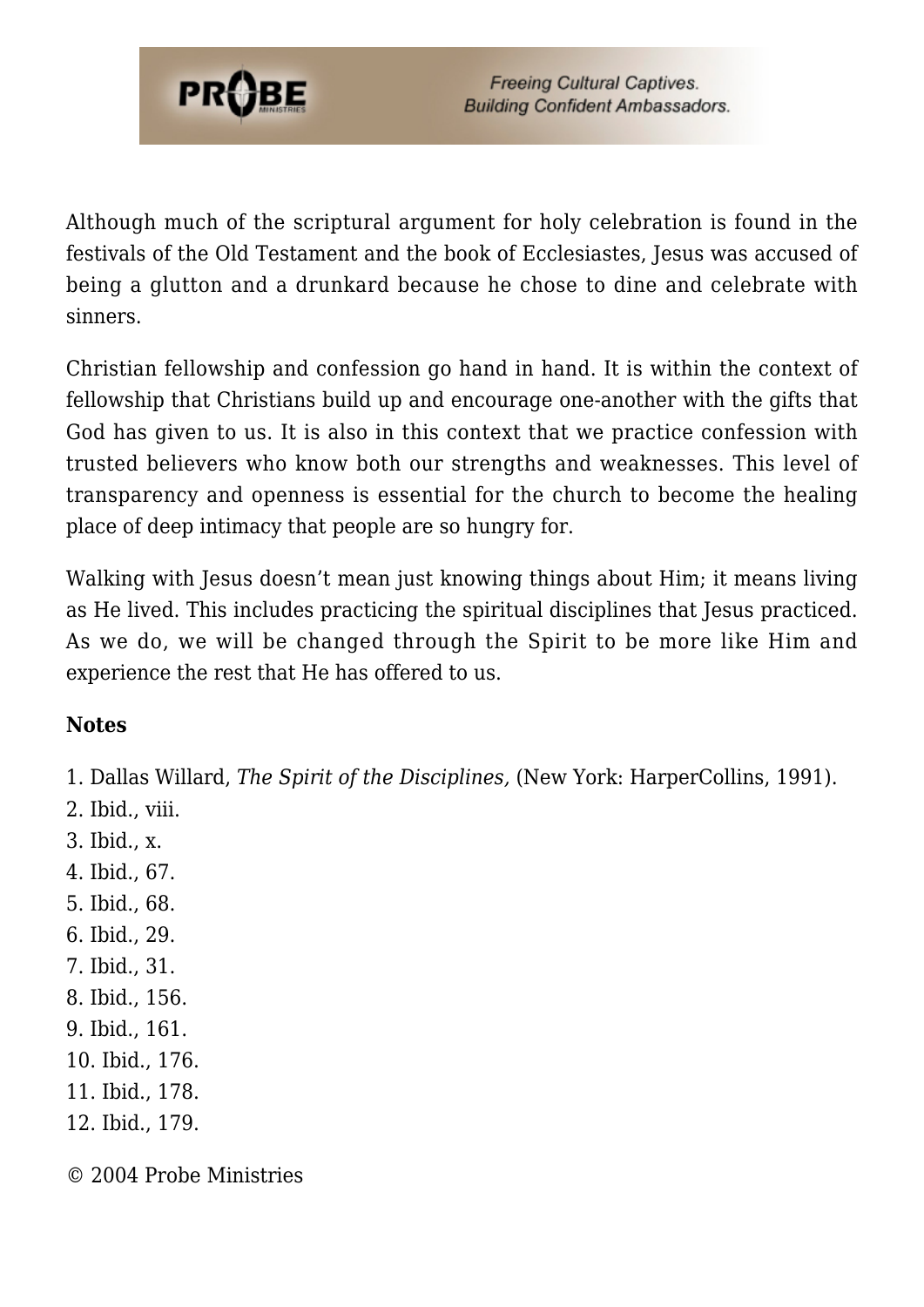## **["Mistakes Were Made"](https://probe.org/mistakes-were-made/)**

Rusty Wright

If you're the nation's top cop, you know it's a bad day when pundits compare you to Janet Jackson and Justin Timberlake.

Under fire from solons of both parties for the controversial dismissal of eight US attorneys, Attorney General Alberto Gonzales met the press. Were the dismissals politically motivated? Who suggested them and why? Inquiring minds wanted to know.

Gonzales assured his critics he would get to the bottom of this. Mistakes were made, he explained.

Admitting mistakes can be constructive. The problem, of course, was Gonzales' ambiguous undertone. Was it honest confession or artful sidestep?

#### **Confession or Sidestep?**

Maybe mistakes were made means, Somebody messed up royally. We're investigating thoroughly, so please sit tight. We'll name names soon.

Or it could mean, I know who botched this. But I don't want to point the finger directly at me or my colleagues, so I'll throw up a vague camouflage.

Maybe Gonzales meant the former. Critics cried foul. *The New York Times* called it an "astonishingly maladroit...Nixonian...dodge."[{1}](#page-21-0) Administration inconsistencies about who-did-or-knew-what-when did not help quiet skeptics. Who would take responsibility? Ghosts of Janet, Justin and the 2004 Super Bowl reappeared.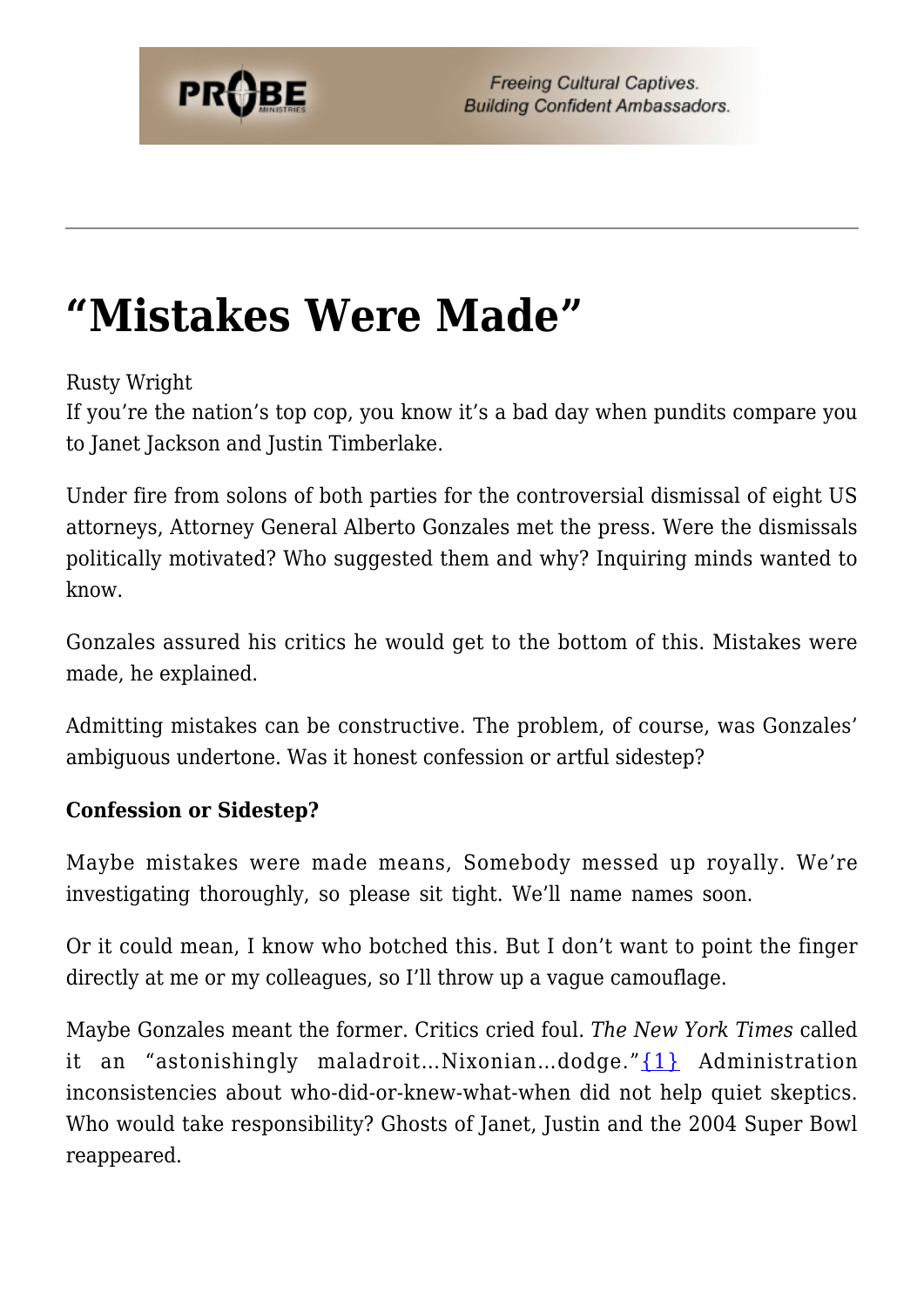

Timberlake's press agent announced back then, "I am sorry if anyone was offended by the wardrobe malfunction during the halftime performance." $\{2\}$ Jackson told a press conference, "If I offended anybody, that was truly not my intention." $\{3\}$  William Safire has identified a special verb tense for similar nonconfession confessions: "the past exonerative." $\{4\}$ 

### **True Confessions**

What did Gonzales mean? I don't know; I'm still watching. But the "mistakes were made" flap illustrates the need for guidelines for fessing up when warranted.

How about, I was wrong; I'm sorry; please forgive me?

That's seldom easy. Its risky. Makes you vulnerable to your enemies.

Duke political science professor Michael Munger observes that many politicians seem reluctant to admit faults: "I wonder if some capacity for self-delusion is a requirement for being a politician." $\{5\}$  Munger also notes that business star Henry Ford was reputed to have exemplified the doctrine, "Never apologize, never explain.["{6}](#page-22-4) Literary giant Ralph Waldo Emerson claimed, "No sensible person ever made an apology.["{7}](#page-22-5)

Reminds me of the editor who, when asked by an exasperated reporter if he'd ever been wrong, replied, Yes. Once I thought I was wrong, but I wasn't."

Could big egos that drive success be rendering some folks relationally and ethically flawed?

#### **Plastic Buckets**

My second year in university, I swiped a plastic bucket from behind the lectern in the psychology lecture hall. It had been there every day during the semester. No one wants it, I convinced myself. It deserves to be taken. I used it to wash my car.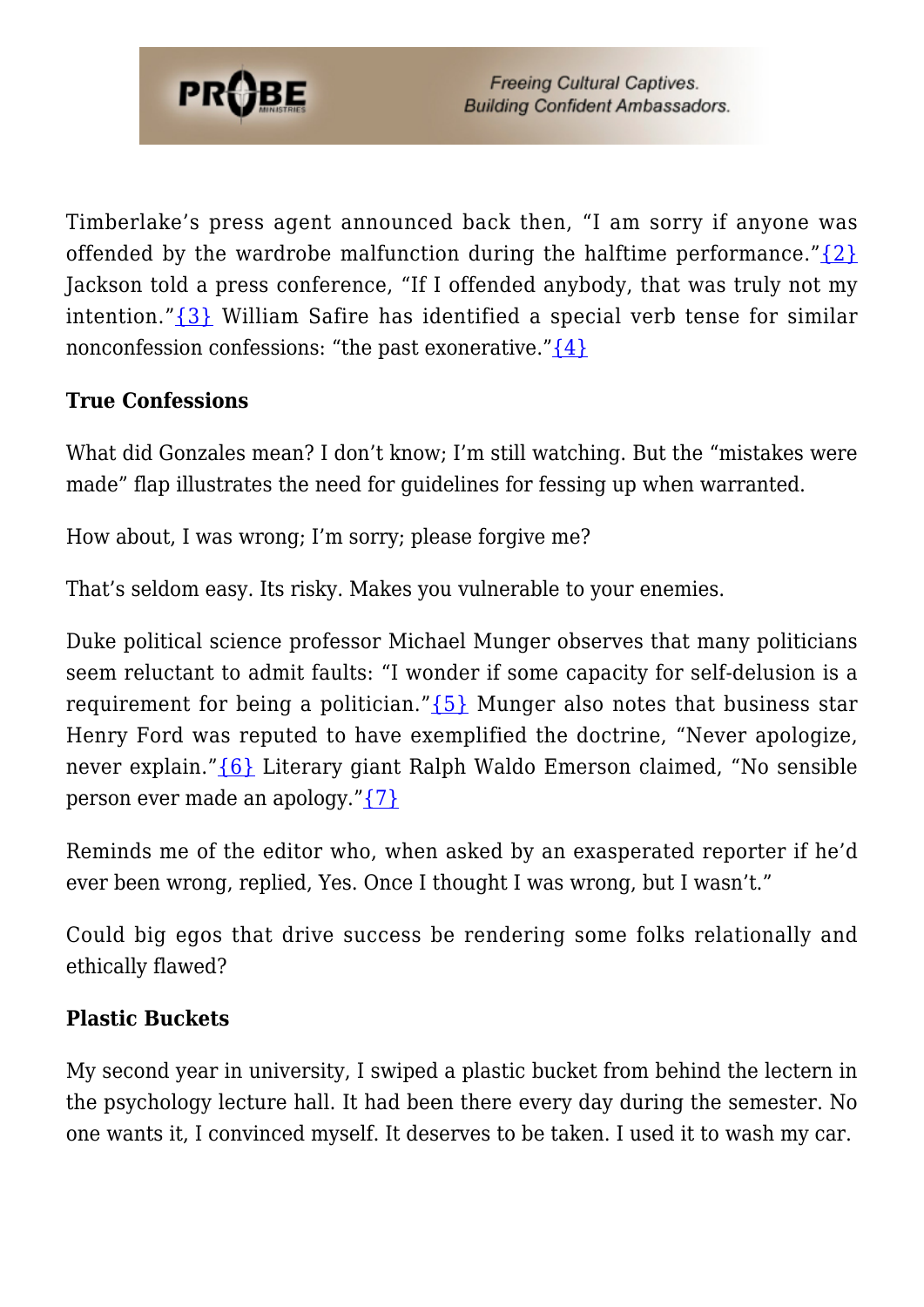

Two years later, I considered a biblical perspective: If we say we have no sin, we are only fooling ourselves and refusing to accept the truth. But if we confess our sins to … [God], he is faithful and just to forgive us and to cleanse us from every wrong. $\{8\}$ 

That bucket kept coming to mind. I needed to admit my theft to God and make restitution.

My booty long since lost, I purchased a new bucket and carried it sheepishly across campus one afternoon. Finding no one in the psychology building to confess to, I left the bucket in a broom closet with a note of explanation. Maybe a janitor read it. My conscience was clear.

We all probably have some plastic buckets in our lives, observed an associate. If you do, may I recommend honesty for easier sleeping? Oh, and if you happened to be the owner of that bucket I stole, I was wrong. I'm sorry. Please forgive me.

### **Notes**

1. "Politics, Pure and Cynical," (Editorial), *The New York Times*, March 14, 2007; [http://tinyurl.com/yvnjyd,](http://www.nytimes.com/2007/03/14/opinion/14wed1.html?em&ex=1174017600&en=571873033e465196&ei=5087%0A) accessed March 18, 2007.

2. John M. Broder, "Familiar Fallback for Officials: 'Mistakes Were Made'," *The New York Times*, March 14, 2007;

<http://www.nytimes.com/2007/03/14/washington/14mistakes.html>, accessed March 18, 2007.

3. Robert J. Bliwise, "We Apologize: The Sorry State of Remorse," *Duke Magazine* 90:3 May-June 2004;

<http://www.dukemagazine.duke.edu/dukemag/issues/050604/apologize1.html>, accessed March 18, 2007.

4. Diane Hartman, "Watching My Language" (Book Review of William Safire's *Watching My Language*), *Denver Post* Online, "September 14" (no year given); [http://extras.denverpost.com/books/book23.htm,](http://extras.denverpost.com/books/book23.htm) accessed March 18, 2007.

5. Bliwise, loc. cit.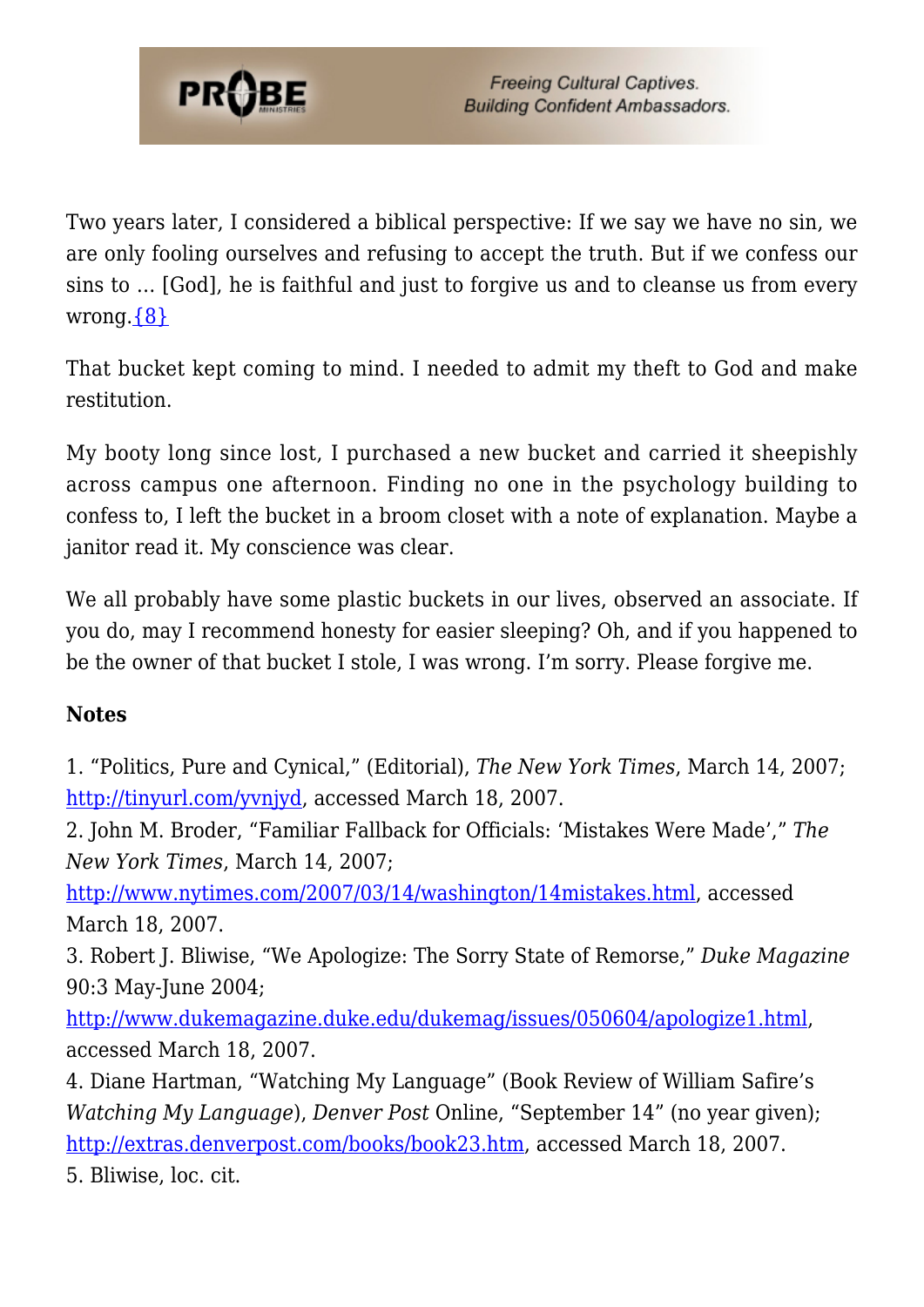

6. Ibid.

7. Ibid. It is unclear from the text whether Munger or Bliwise supplied the Emerson quotation.

8. 1 John 1:8-9 NLT.

© Copyright 2007 Rusty Wright

# **[Can You Forgive Michael Vick?](https://probe.org/can-you-forgive-michael-vick/)**

Rusty Wright

Public reaction to football star Michael Vick's confession and apology for dog fighting has been passionate and polarized. Was he sincere? Or was it just a last resort when cornered by the law, a PR move to help rehabilitate his image and financial future?

The crimes were abhorrent. Underperforming canines were executed by hanging and drowning. This sickening stuff hits many folks in their guts, hard and deep.

He faces legal consequences. But should you and I forgive him?

## **Genuine Contrition?**

Vick says, "Dog fighting is a terrible thing, and I did reject it. I'm upset with myself through this situation I found Jesus and asked him for forgiveness and turned my life over to God." $\{1\}$ 

Smooth but not convincing, cry some. It's just a show. He's a disgusting person and a terrible role model. Off with his head! Others quote English poet Alexander Pope, "To err is human, to forgive divine."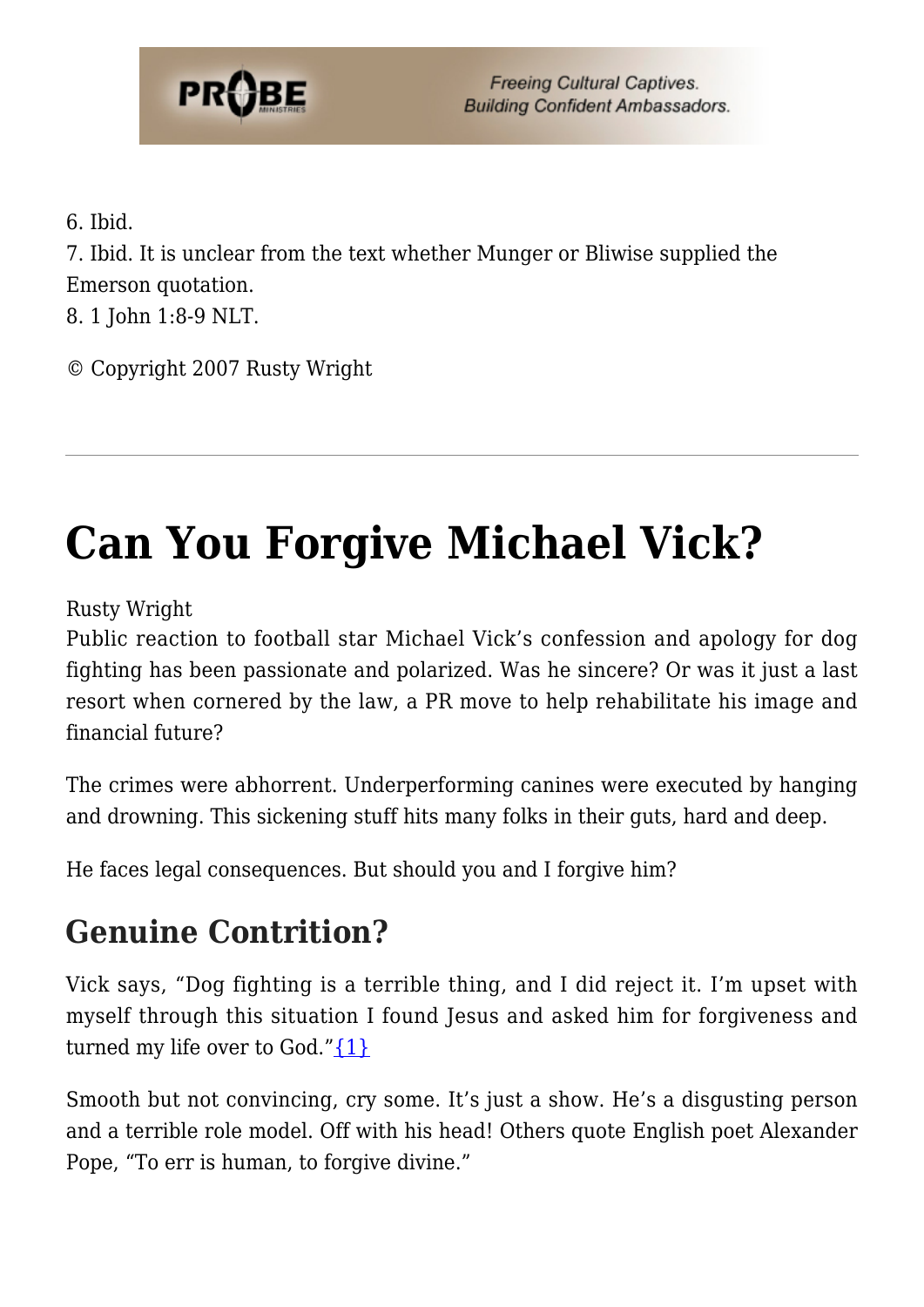

Perhaps time will tell how sincere he was. Some wonder, Michael Vick didn't do anything to me, so *for what* could I forgive him? True, he may not have harmed you personally. But he did violate society's laws and many people's sense of decency. Public figures' actions can have wide social impact. The fact that lots of kids looked up to him compounds the anger many feel when they indicate they could never accept his apology or forgive him for the harm he's done.

Indeed, negative feelings expressed toward Vick sometimes sound visceral, as if the speakers themselves had been injured. Frederic Luskin, former director of the Stanford Forgiveness Project, says, "Our bodies react as if we're in real danger right now to a story of how someone hurt us seven years ago. You're feeling anger, your heart rhythm changes breathing, gets shallow." $\{2\}$ 

Can you and I forgive Michael Vick?

Consider a wise woman who wrestled with similar feelings. Corrie ten Boom and her Dutch family hid Jews from the Nazis during World War II. For this she endured Ravensbruck, a concentration camp. Her inspiring story became a famous book and film, *The Hiding Place*.

## **Chilling Memories**

In 1947 in a Munich church, she told a German audience that God forgives.[{3}](#page-22-1) When we confess our sins, she explained, God casts them into the deepest ocean, gone forever. After her presentation, she recognized a man approaching her, a guard from Ravensbruck, before whom she had had to walk naked. Chilling memories flooded back.

A fine message, *Fraulein*! said the man. How good it is to know that, as you say, all our sins are at the bottom of the sea! He extended his hand in greeting.

Corrie recalled, "I, who had spoken so glibly of forgiveness, fumbled in my pocketbook rather than take that hand. He would not remember me. . . But I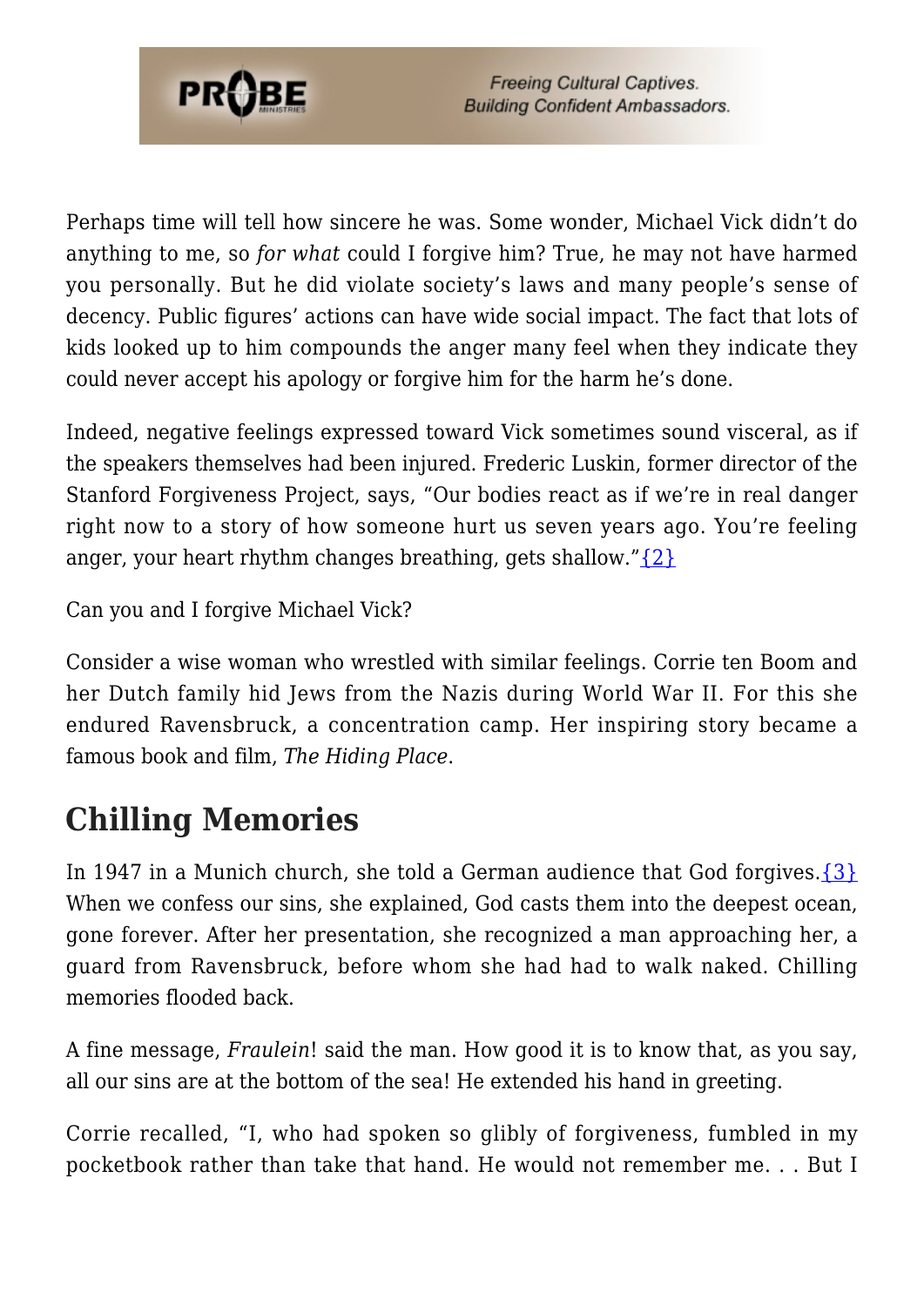

remembered him and the leather crop swinging from his belt. I was face to face with one of my captors, and my blood seemed to freeze."

The man continued: "You mentioned Ravensbruck in your talk…. I was a guard there. But since that time I have become a Christian. I know that God has forgiven me for the cruel things I did there, but I would like to hear it from your lips as well, *Fraulein*." He extended his hand again. "Will you forgive me?"

## **Forgive Him?**

Corrie stood there, unable to forgive. As anger and vengeful thoughts raged inside her, she remembered Jesus' death for this man. Of His executioners He said, "Father, forgive these people, because they don't know what they are doing." [{4}](#page-21-0)

How could she refuse? But she lacked the strength. She silently asked God to forgive her and help her forgive him. As she took his hand, she felt a healing warmth flooding her body. "I forgive you, brother!" she cried, "With all my heart."

And so, Corrie later recalled, "I discovered that it is not on our forgiveness any more than on our goodness that the world's healing hinges, but on [God's]. When He tells us to love our enemies, He gives, along with the command, the love itself."

If Corrie could forgive one who did her such harm, should we be willing to consider forgiving a public figure whose actions harm society? Could what Corrie found in faith help manage overwhelming anger and rage?

Will you and I forgive Michael Vick?

### **Notes**

1. Text of Atlanta Falcons quarterback Michael Vick's statement, USA Today, August 27, 2007,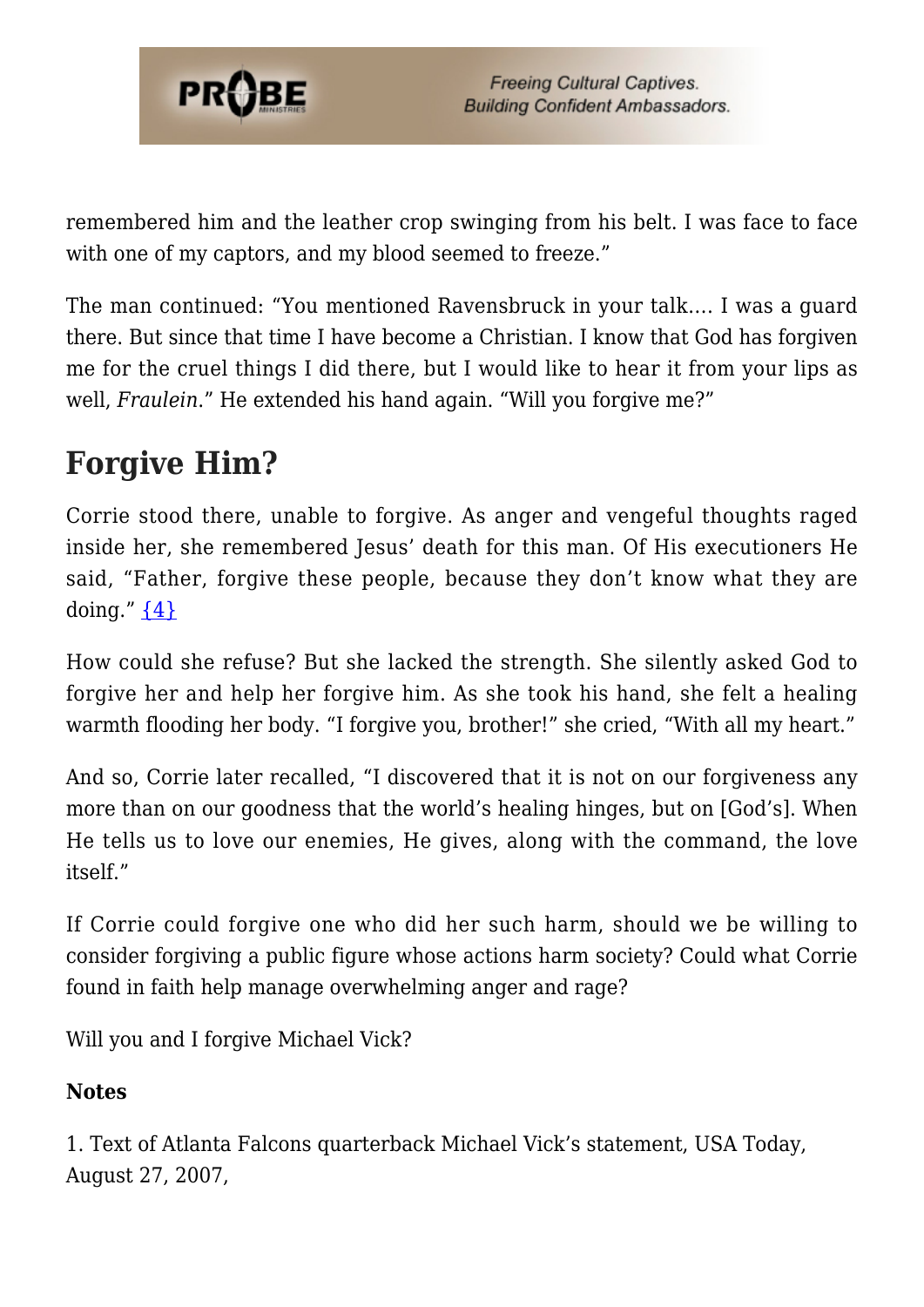

[www.usatoday.com/sports/football/2007-08-27-2672656486\\_x.htm](http://www.usatoday.com/sports/football/2007-08-27-2672656486_x.htm)

2. "Peace Work," Stanford Magazine, Joan O'C. Hamilton, 2001,

http://www.stanfordalumni.org/news/magazine/2001/mayjun/features/forgiveness. html.

3. Corrie ten Boom, "Death Camp Revisited," Worldwide Challenge, July/August 1994, 35-36.

4. [Luke 23:34](http://www.biblegateway.com/passage/?search=Luke%2023:34&version=51) NLT.

# **[Grappling with Guilt](https://probe.org/grappling-with-guilt/)**

Rusty Wright

## **What Makes You Feel Guilty?**

What makes you feel guilty?

Has a relationship gone sour and you find yourself agonizing about what might have been if you'd acted or spoken differently? Maybe your slave-driver boss hassles you for being behind. Are your kids wondering why they ended up with you as a parent?

These days, food guilt is common. With super-slim models gracing supermarket tabloids and magazine covers (admit it, now; you've peeked), even a fit, petitesized former cheerleader can get depressed standing in the checkout line. "No-Guilt Nachos," offers a *Ladies' Home Journal* recipe.

America Online has a special guilt section dealing with "Relationship Guilt,"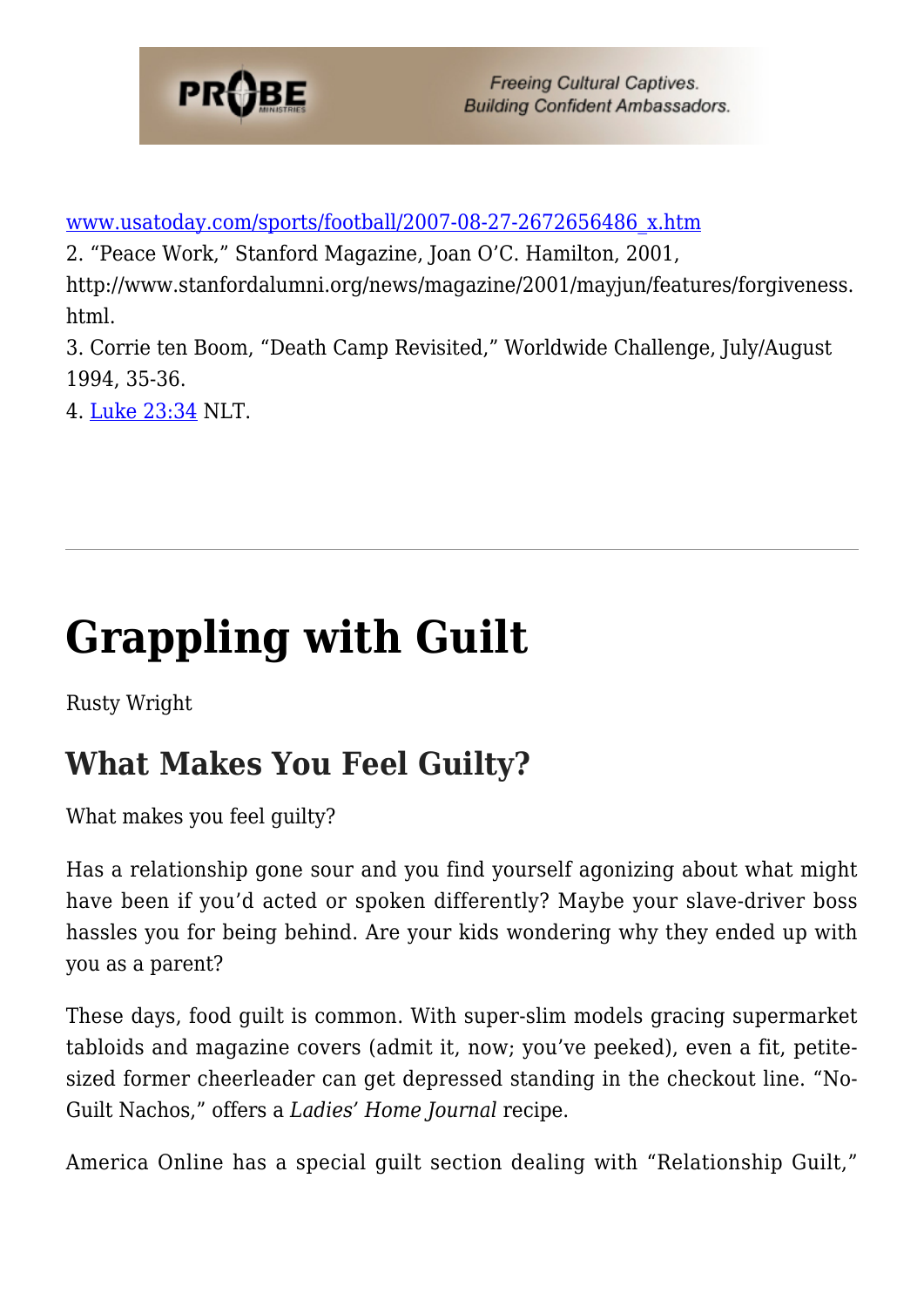

"Parental Guilt," "Food Guilt," "Workforce Guilt," "Pricey Guilt," "I'm-a-Rotten-Person Guilt," "Stay-in-Touch Guilt," and "Trying-to-Please-Everyone Guilt." Whew!

Ever been late paying a family bill due to negligence or overspending? Been unfaithful to your spouse? Lied to the IRS or a friend? Been angry without reason?

When we fall short of our own – or others' – standards, quilt feelings can result. Unresolved guilt can bring anxiety, depression, ulcers, low self-esteem and more.

I am a recovering perfectionist. As a teenager, I could be pretty hard on myself. I once fouled out of a high school basketball game in the final seconds with our team ahead. The opposing player made his free throws, putting his team ahead. I felt bleak. Our team's desperation inbounds pass went to midcourt, where a teammate caught the ball and threw up a prayer. The ball swished through the net as time expired. We had won. I was the second happiest player there. I probably would have excoriated myself had he missed.

A single man I know became involved with another man's wife. Her rocky marriage had sent her lonely heart wandering and his youthful enthusiasm and libido met many of her wants. They dreamed, schemed, sneaked, and rendezvoused. When discovered, he lied and sought to perpetuate the affair. Eventually, friends convinced him to break things off. He felt guilty for having the fling, guilty for lying about it, and guilty for dumping her.

Feeling guilty can cripple you emotionally. Serious ethical or moral lapses can bring blame and shame. A seemingly minor flaw can sometimes bug the daylights out of you. This article looks at healthy, biblical ways to deal with guilt, and how to know that you are really forgiven.

## **Some Causes of Guilt Feelings**

Why does guilt affect us so, and how can we alleviate it? Some psychologists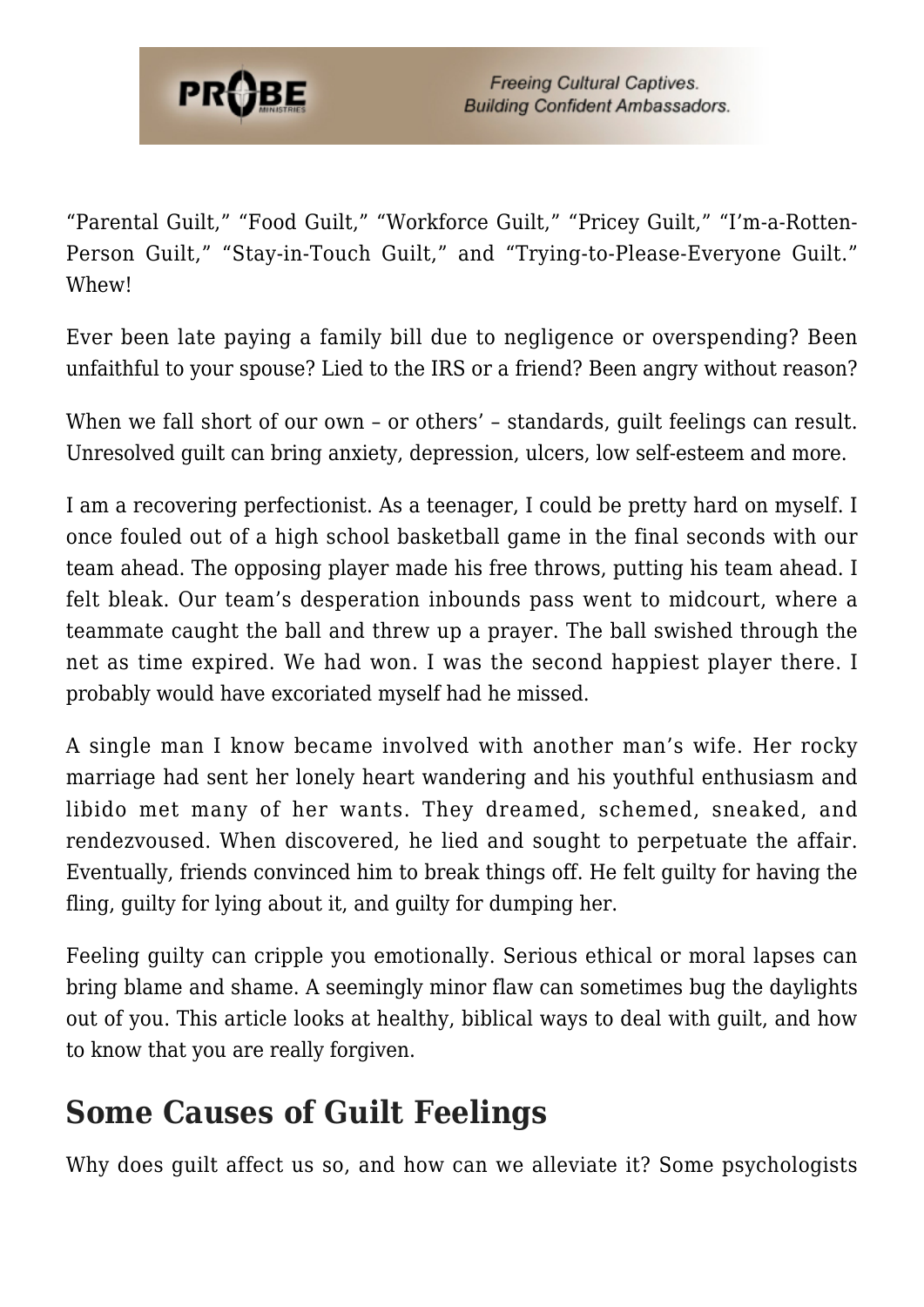

emphasize that problems in our past can plague us in the present. Inability to reconcile or move past unhealthy relationships with parents, siblings, teachers or classmates may color our emotions. Other authorities feel that people may be following overly rigid standards.

Suggested solutions have included discovering and resolving past hang-ups, relaxing moral codes or easing personal expectations. Certainly many people still suffer from past problems or set unrealistic standards. Forty-eight hours of tasks won't fit into one day, so don't necessarily castigate yourself when only half your ambitious to-do list gets accomplished. If you find yourself sneaking a diet-busting snack, maybe rewarding yourself occasionally is better than whipping yourself. But it seems wise to also consider that, at least in some instances, we may feel guilty because we are guilty.

If this is true, then therapy for a guilty person could begin with getting them to admit their shortcoming. That's not always easy.

Admitting you're wrong can be hard. Perhaps you've heard of the writer who asked his domineering editor if he'd ever been wrong. "Yes," replied the editor. "I was wrong once. It was when I thought I was wrong but I wasn't."

University of Illinois psychologist O. H. Mowrer pointed out a common dilemma in trying to face your own shortcomings:

*Here, too, we encounter difficulty, because human beings do not change radically until first they acknowledge their sins, but it is hard for one to make such an acknowledgement unless he has "already changed." In other words, the full realization of deep worthlessness is a severe ego "insult," and one must have a new source of strength to endure it[.{1}](#page-21-0)*

I understand this inner weakness problem. As a teenager, I found success through athletics, academics, and student government. I was attending one of my nation's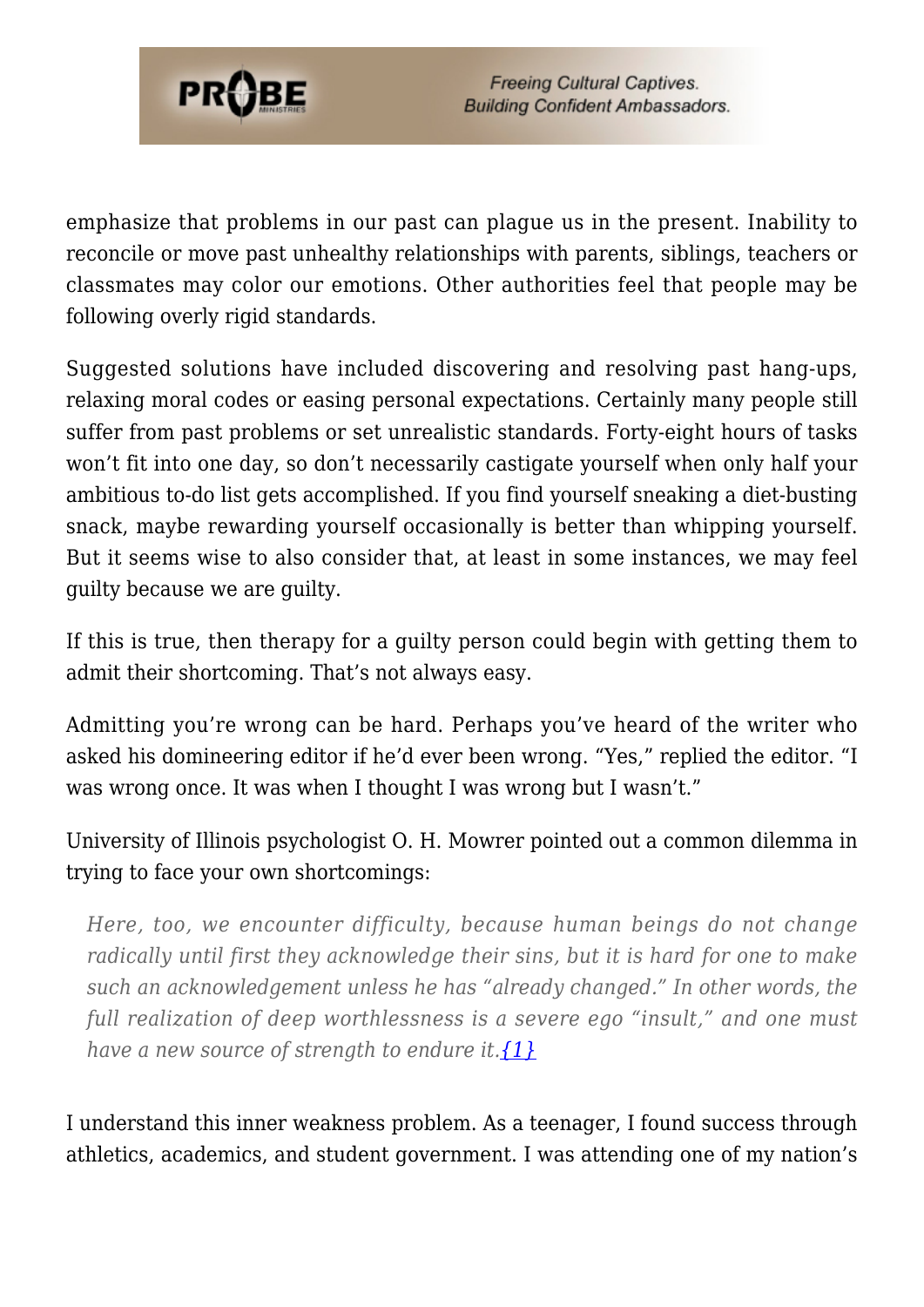

leading secondary schools. President John F. Kennedy and actor Michael Douglas were alumni. But my achievements didn't bring the personal satisfaction I wanted. Guilt, anxiety, and a poor self-image often plagued me on the inside.

My first year in university, I met some students who said that the spiritual side of life offered a solution to the guilt problem. A relationship with God, they said, could give me the "new source of strength" necessary to face my own flaws and seek help. Because of them, I discovered practical reasons why faith could help me overcome my guilt.

## **A Solution to Guilt**

The hit movie *Bruce Almighty* depicts God's attempts to contact the main character (played by Jim Carrey) by leaving a number on his pager. Turns out the phone number is valid in many area codes. After the film's release, people and businesses began getting calls from folks asking for God.

A Florida woman threatened to sue the film studio after twenty calls per hour clogged her cell phone. A Denver radio station built a contest around the fluke. Some callers to the station seemed to think they'd really discovered a direct line to God. One even left a message confessing her adultery. $\{2\}$ 

Owning up to guilt can help clear your conscience.

Those college students I mentioned earlier had a joy and enthusiasm that attracted me. They claimed to have a personal relationship with Jesus of Nazareth. I couldn't believe it all. I kept returning to their meetings because I was curious and because it was a good place to get a date. Especially because it was a good place to get a date!

They explained that God loved me, but that my own self-centeredness or sin had separated me from Him. They said His Son, Jesus, died to pay the penalty for my sins, and rose from the dead so I could receive forgiveness as a free gift.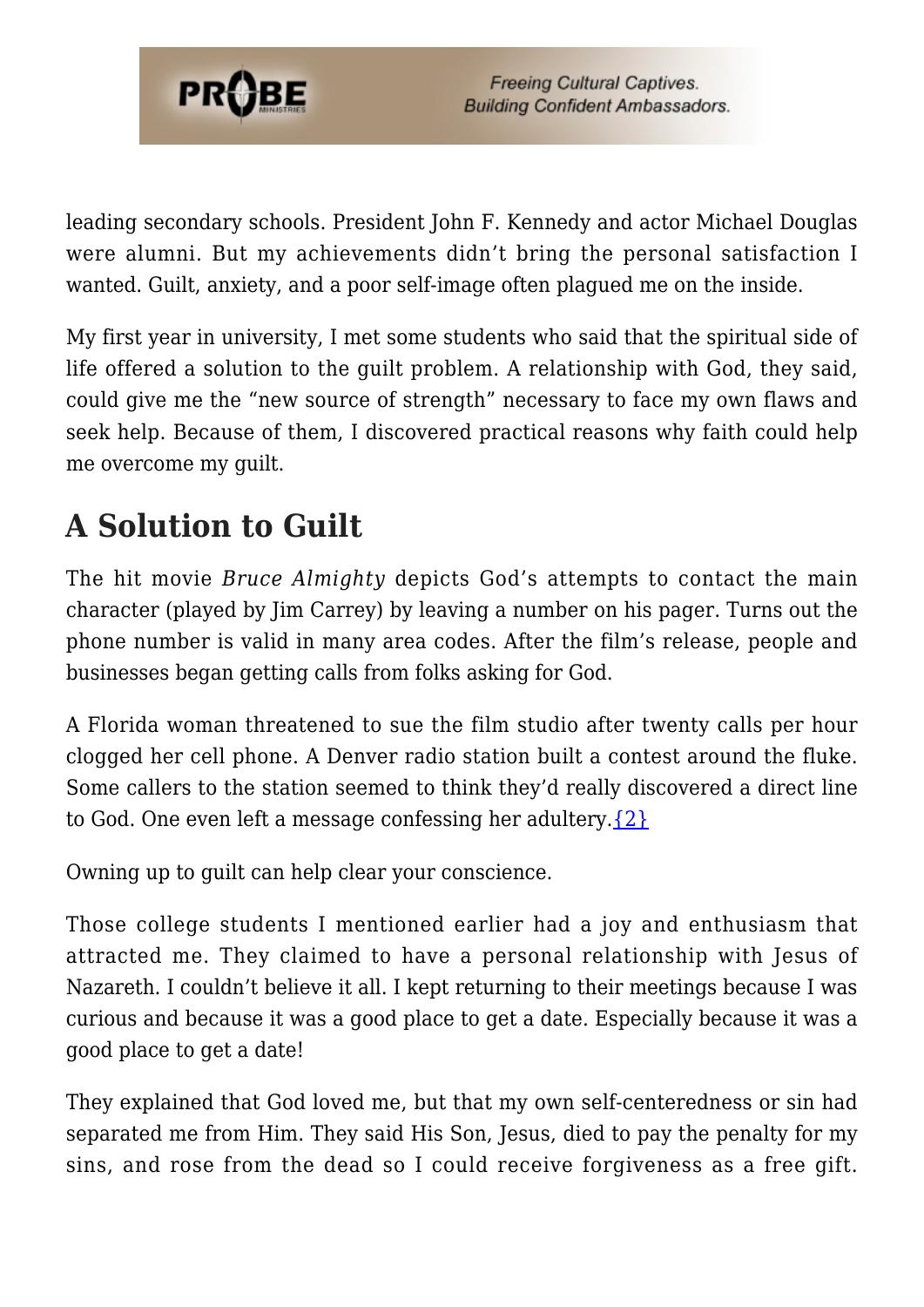

Eventually, it made sense.  $\{3\}$  Through a simple heart attitude, I invited Jesus to enter my life, forgive me, and become my friend. There was no thunder and lightning, no angels appeared, and I did not become perfect overnight. But I found a new inner peace, freedom from guilt, assurance that I would be with God forever, and the best friend I could ever have.

Of course, my experience is not unique. Harvard psychologist William James, in his classic book *The Varieties of Religious Experience* cites Henry Alline who placed his faith in Christ: "the burden of guilt and condemnation was gone . . . my whole soul, that was a few minutes ago groaning under mountains of death ... was now filled with immortal love . . . freed from the chains of death and darkness….["{4}](#page-22-2)

One early believer wrote: "God made you alive with Christ. He forgave all our sins. He canceled the record that contained the charges against us. He took it and destroyed it by nailing it to Christ's cross." $\{5\}$  I found that my own quilt was gone, but I also had to draw on His power daily.

A friend of Jesus wrote, "If we confess our sins to him, he [God] is faithful and just to forgive us and to cleanse us from every wrong." ${6}$  Some call this statement the believer's "bar of soap." We confess, being honest with God. He forgives and cleanses us.

But what if you don't feel forgiven? Is there such a thing as false guilt?

## **True or False?**

### A reader who signed his e-mail "Guilt plagued" told me of his struggles:

*A few years ago, out of desperation, I made a series of terrible mistakes. I am committed to the Lord and confessed my sins. I'm terribly ashamed and embarrassed about what I have done, and I feel ten times worse because I can't make restitution. . . . I'm having a difficult time processing the idea that He has*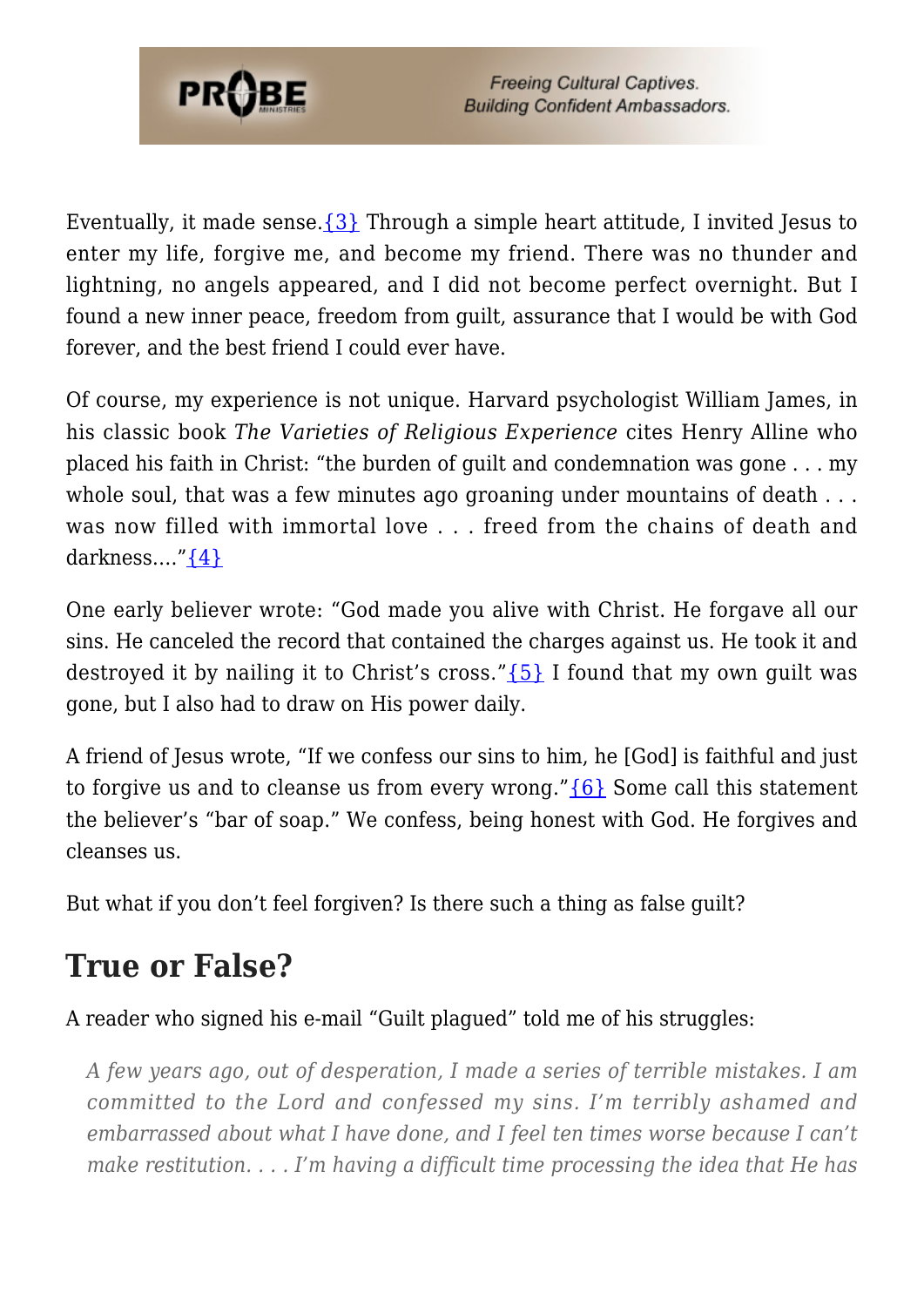

*forgiven me. . . . Please help me . . . what should I do? The guilt is eating me alive.*

Sometimes we feel guilty because we are guilty. Other times we feel guilty without cause. Is your guilt true or false, and what can you do about the feelings[?{7}](#page-22-5)

When my wife, Meg, was in graduate school at Stanford, she regularly parked on the street near her campus office. One afternoon she discovered a parking ticket on her windshield. During that day – while she was parked there – campus management had painted the curb red, signifying "No Parking." (The curb had never had paint during her tenure.) Was she guilty?

Her dilemma was both laughable and burdensome. Meg would have to either pay a fine or go to court. She appeared in court and told the judge what had happened. He dropped the charges. (I should *hope* he would!)

The law and the judge's application of it determined guilt or innocence. Similarly, if we violate God's proscriptions, we stand guilty. If we do not violate biblical principles, then we may or may not be guilty.

If you know your guilt is real, your solution begins with placing your trust in Christ to forgive you. Once you have, and you become aware of sins in your daily life, simply admit them to God.

Keep short accounts with God. As the proverbial country preacher said, "I 'fesses 'em as I does 'em." Feelings may lag behind, but if you've admitted your sin to God, He has forgiven you.

What if you're unsure if your guilt is true or false, or if you confess your sins but still don't feel forgiven?

Consider *the Holy Spirit's guidance.* Jesus sent His Holy Spirit to guide us into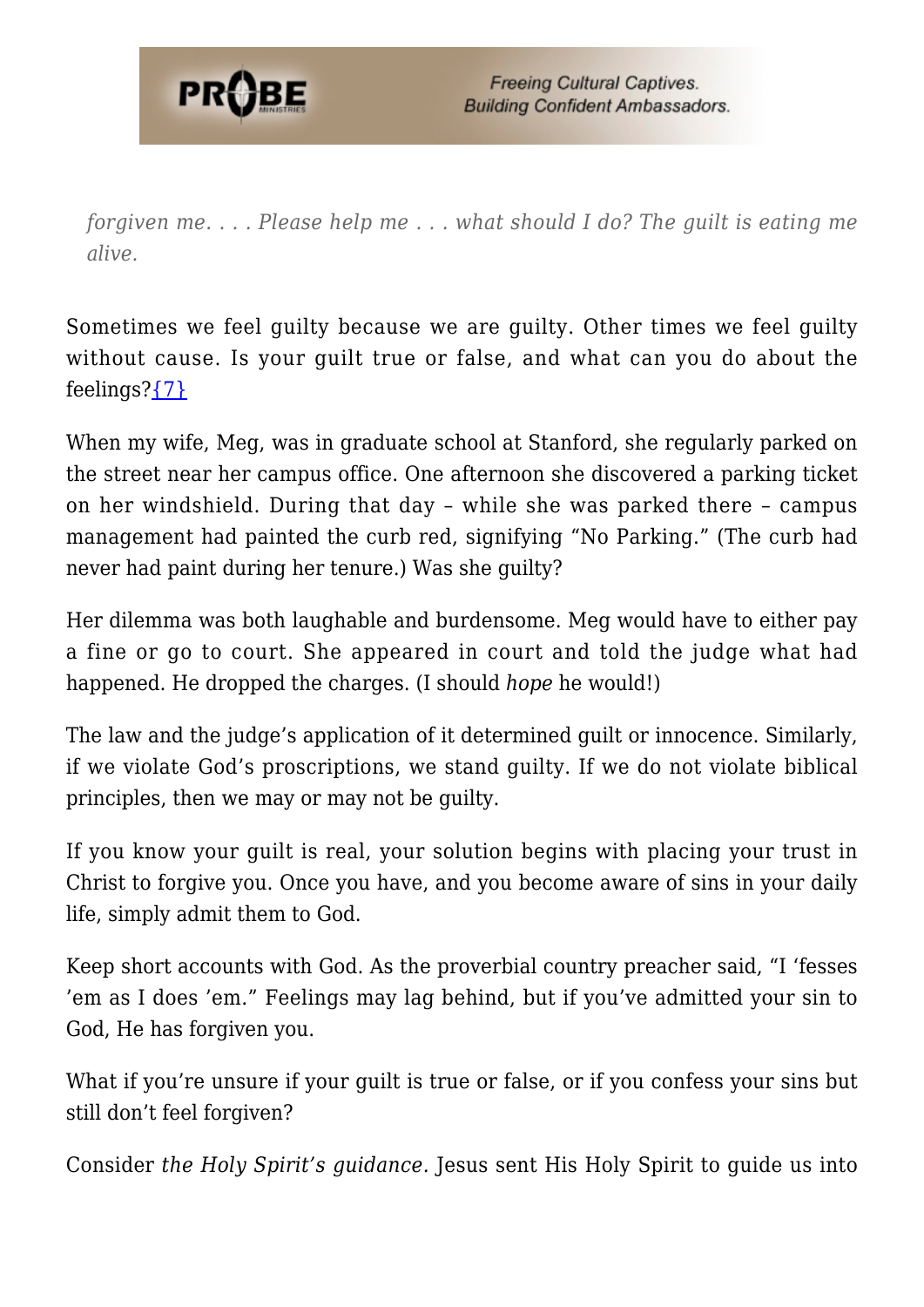

truth,  $\{8\}$  especially concerning sin.  $\{9\}$  If the Bible doesn't prohibit certain behaviors, you – if you're a follower of Jesus – can ask the Holy Spirit for wisdom about them. Jesus' brother James wrote, "If you need wisdom—if you want to know what God wants you to do—ask him, and he will gladly tell you." $\{10\}$ Discerning God's guidance is not a perfect science, but His inner conviction can help you sort things out.

## **Making Things Right**

What do you do if you're not sure if your guilt feelings are legitimate, or if you don't feel forgiven?

Realize that *God's promises trump your own self-criticism.* Members of God's family can trust His opinion even when they don't feel like it's true. We can "set our hearts at rest in his presence whenever our hearts condemn us. For God is greater than our hearts, and he knows everything."[{11}](#page-22-9) Does your heart condemn you unjustly? You can say, "Listen, heart. I'm a child of God. I've confessed my sin and He says I'm forgiven. I refuse to believe your condemnation."

I recommend that you converse with yourself in private rather than in public! For a variety of psychological and spiritual reasons, your guilt feelings may not disappear immediately. Changing established emotional patterns can take time. Choosing to believe God is good starting point.

Realize also that *God's promises trump the real enemy.* This may be hard to swallow, but it's important. Jesus taught the existence of "Satan," a "liar and the father of lies," ${12}$  the "accuser" of believers. ${13}$ 

I once considered myself too intellectual to believe in Satan. Our university mascot was the "Blue Devil." To me, the devil was some guy in a blue costume with a pitchfork who ran around at basketball games. Then I heard that Satan the deceiver has some people so deceived that they don't believe he exists. Jesus' life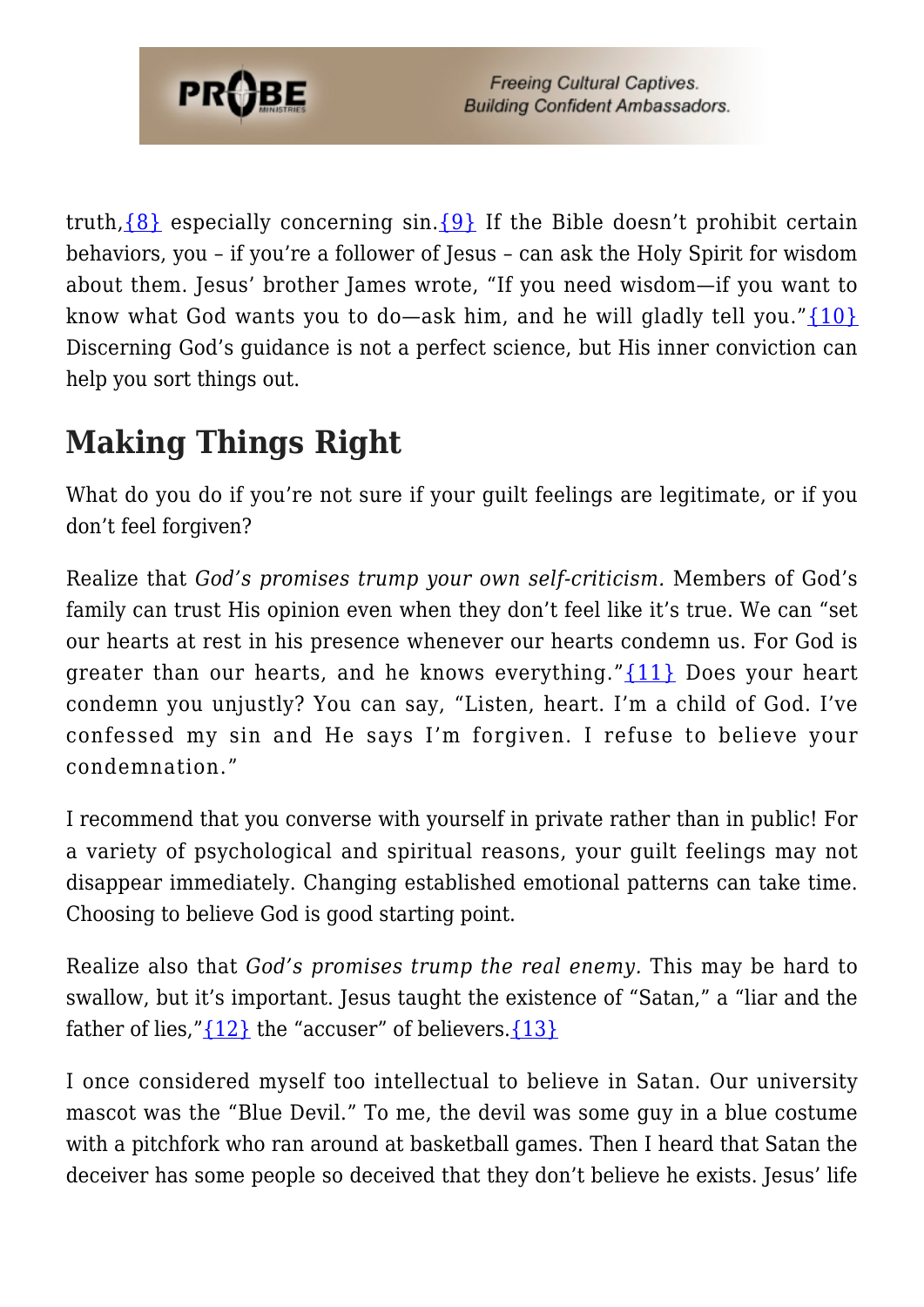

and teachings eventually convinced me that Satan was real. If you experience false guilt feelings, realize that they may have a lower source. You needn't deny the feelings, but you can deny false guilt based on Jesus' friendship with you. $\{14\}$ 

You may need to *make restitution.* My second year in college, I swiped a plastic bucket from behind the lectern in the psychology lecture hall. It had been there every day during the semester. "No one wants it," I convinced myself. "It deserves to be taken." I used it to wash my car.

Two years later, I read a booklet about God's forgiveness. That bucket kept coming to mind. I not only needed to admit my theft to God. I needed to make restitution.

My booty long since lost, I purchased a new bucket and carried it sheepishly across campus one afternoon. Finding no one in the psychology building to confess to, I left the bucket in a broom closet with a note of explanation. Maybe a janitor read it. My conscience was clear.

After hearing of this stolen bucket episode in a lecture, one friend wrote his former employer to confess all the items he had stolen and to offer restitution. "We all probably have some plastic buckets in our lives," observed another associate.

Feeling guilty? You may just need to relax unrealistic standards in a stress-filled world. But you also may need to face genuine personal shortcomings. If you do, you can know that the complete forgiveness that Jesus offers is free and that His truth trumps all challengers.

This article is adapted with permission from Rusty Wright, "Grappling with Guilt," *In Touch*, February 2005, pp. 18-20; Copyright © Rusty Wright 2005.

### **Notes**

<span id="page-21-0"></span>1. O. H. Mowrer, "Sin, the Lesser of Two Evils," quoted in Henry R. Brandt, *The*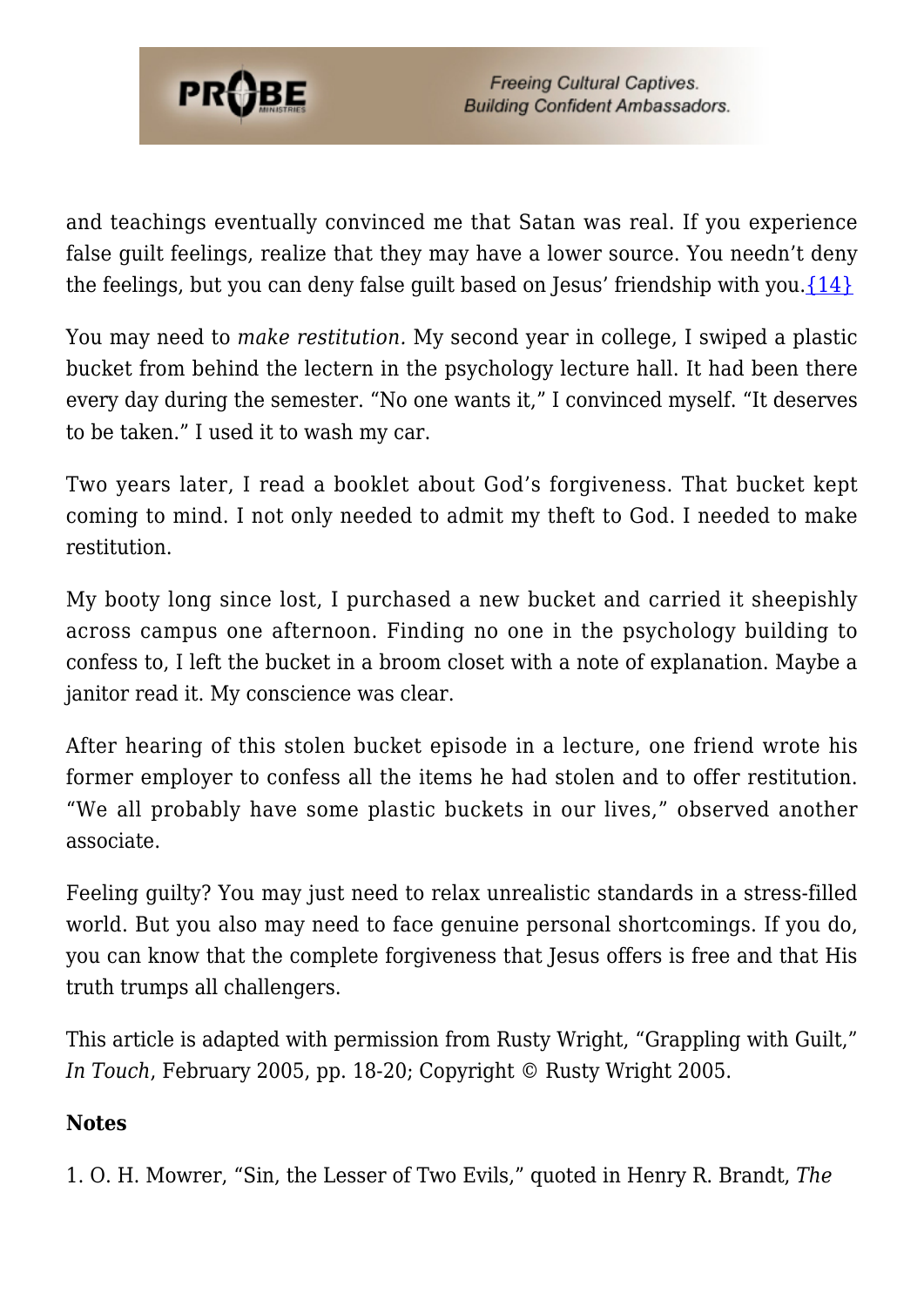

*Struggle for Peace* (Wheaton, IL: Scripture Press Publications, 1965).

<span id="page-22-0"></span>2. Mitch Stacy, "'Bruce Almighty' Phone Number Annoys Many," *Associated Press/AOL News*, May 28, 2003.

<span id="page-22-1"></span>3. For detailed information on Jesus and evidence to support His claims, see [www.WhoIsJesus-Really.com](http://www.whoisjesus-really.com).

<span id="page-22-2"></span>4. *The Life and Journal of the Rev. Mr. Henry Alline* (Boston, 1806), 31-40; selection abridged in Henry James, *The Varieties of Religious Experience* (New York: The Modern Library/Random House, 1936 [original copyright 1902]), 214-215.

<span id="page-22-3"></span>5. Colossians 2:13-14 NLT.

<span id="page-22-4"></span>6. 1 John 1:9 NLT.

<span id="page-22-5"></span>7. For more on false guilt, see, Kerby Anderson, "False Guilt," [www.probe.org/false-guilt/a](https://www.probe.org/false-guilt/)nd Sue Bohlin, "It's Not Your Fault!" [www.probe.org/its-not-your-fault/.](https://www.probe.org/its-not-your-fault/)

<span id="page-22-6"></span>8. John 16:13.

<span id="page-22-7"></span>9. John 16:8.

<span id="page-22-8"></span>10. James 1:5 NLT.

- <span id="page-22-9"></span>11. 1 John 3:18-20 NIV.
- <span id="page-22-10"></span>12. John 8:44 NASB.
- <span id="page-22-11"></span>13. Revelation 12:9-10 NASB.
- <span id="page-22-12"></span>14. 1 John 4:4 NLT.

© 2005 Probe Ministries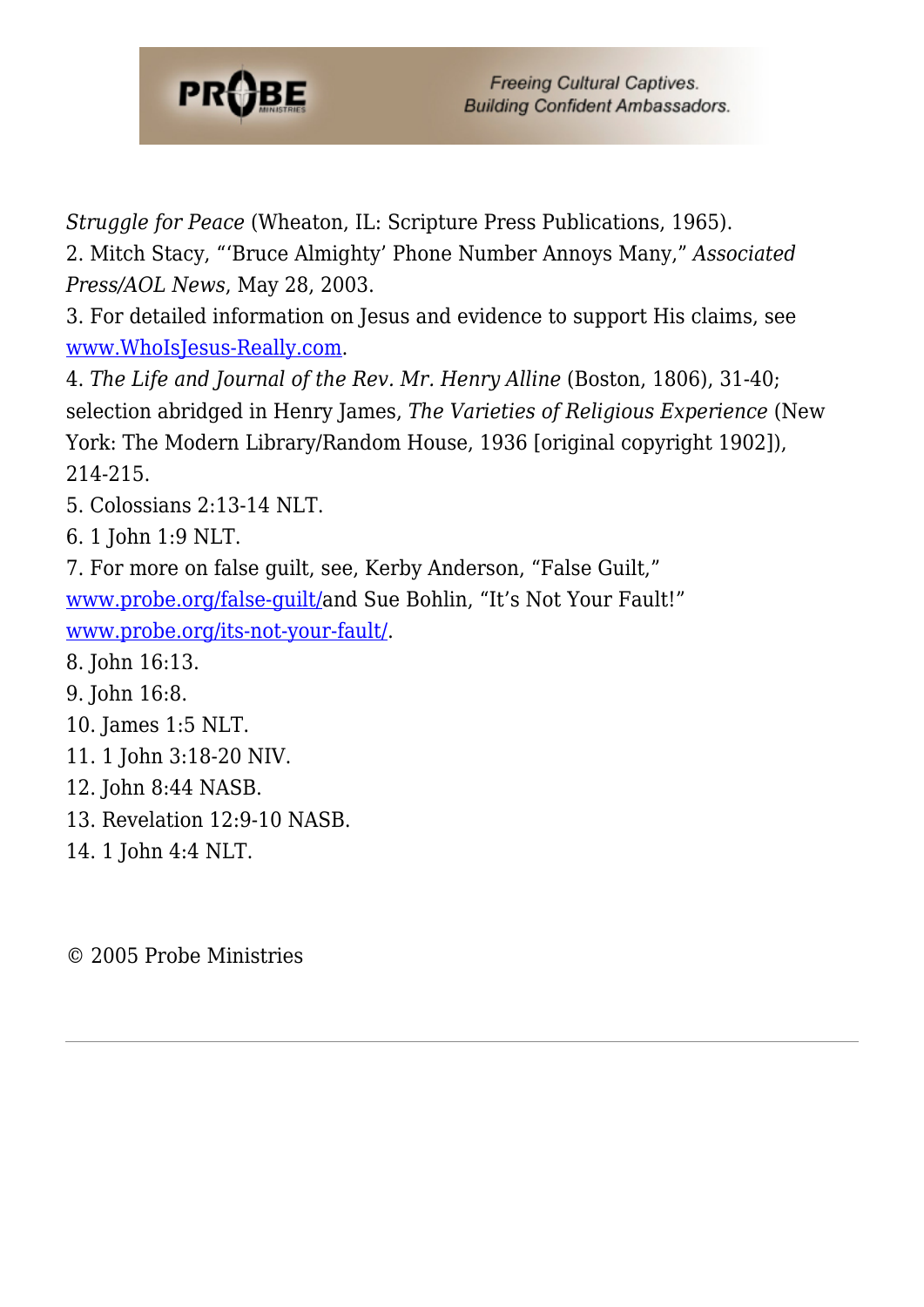

## **["When Are We Truly Forgiven, at](https://probe.org/when-are-we-truly-forgiven-at-the-cross-or-at-confession/) [the Cross or at Confession?"](https://probe.org/when-are-we-truly-forgiven-at-the-cross-or-at-confession/)**

#### Sue Bohlin

**Some Christian writers have claimed it's unnecessary for Christians to ask for God's forgiveness since all our sins (pre- and post-conversion, past and future) were forgiven when Christ said "It is finished" (John 19:30). But two scriptures seem to contradict this: Jesus' model prayer instructs us to pray for forgiveness for ourselves (Luke 11:4), and he says in Matthew 6:15 that God will not forgive us (assuming "us" refers to believers, as he is addressing his disciples) if we do not forgive others. When do you consider that we are truly forgiven, at the cross or when we confess our sin (1 John 1:9)?**

Great question!

I think it's frankly obnoxious to teach that we don't have to ask for forgiveness when we sin. One follower of one of these writers you mention carried it so far as to make a personal vow that he didn't ever have to say "I'm sorry" or "Please forgive me" when he hurt anyone because after all, his sins were forgiven at the Cross! (Need I elaborate on what that did to his marriage and family and workplace relationships???)

There is a difference between knowing we were forgiven at the cross, and experientially RECEIVING that forgiveness after we sin. It's like the difference between standing at the bottom of a waterfall, thirsty, with our cup upside down. . . and turning the cup right side up to receive the water.

Forgiveness was offered to everyone at the Cross, but we don't experience it until we confess our sins and receive it by faith (turning our cups right side up). The question of when we are truly forgiven depends on if you're looking at it from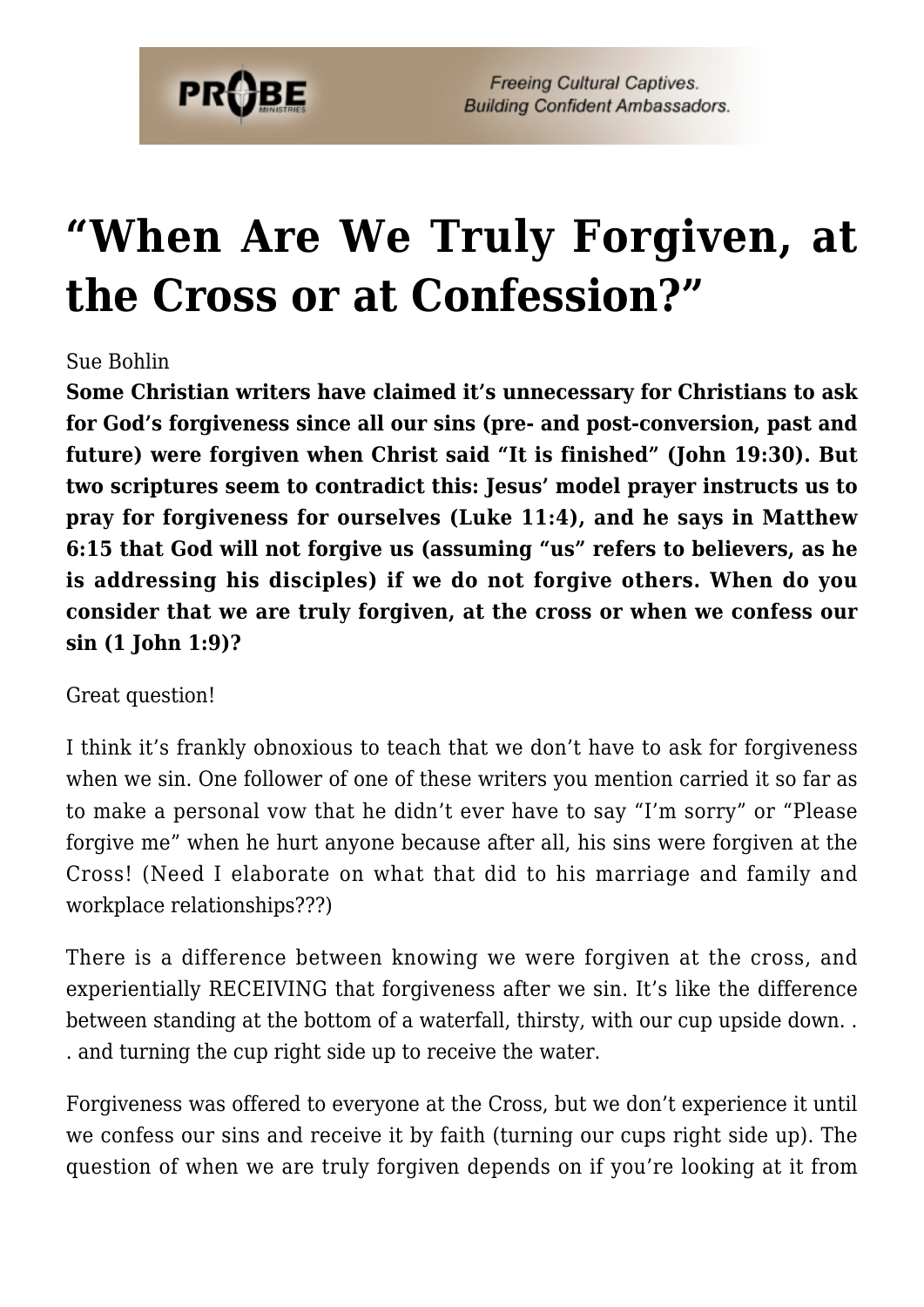

God's perspective or from ours. God-wise, we were forgiven before we even knew we needed forgiveness. Man-wise, we are forgiven when we receive it.

Also, receiving forgiveness afresh when we sin is what reconnects our broken relationship with God and with others. Confession and forgiveness are intrinsically related to fellowship and intimacy.

Hope this helps!

Sue Bohlin Probe Ministries

# **[St. Augustine](https://probe.org/st-augustine/)**

Tim Garrett

*Former Probe intern Tim Garrett explains that St. Augustine's* The City of God *and his* Confessions *reveal not only a brilliant mind, but demonstrate his abiding concern to announce God's righteousness in His dealings with man.*

## **Who Was St. Augustine?**

One of the most remarkable things about a close reading of Church history is that no one is beyond the reach of God's grace. In the New Testament we find that a man who called himself "the chief of sinners" due to his murderous hatred toward Christians was saved when Christ Himself appeared to him on the road to Damascus. What is clear from the account in the ninth chapter of the Book of Acts is that it was not Saul who was seeking Christ: instead, it was Christ who was seeking Paul.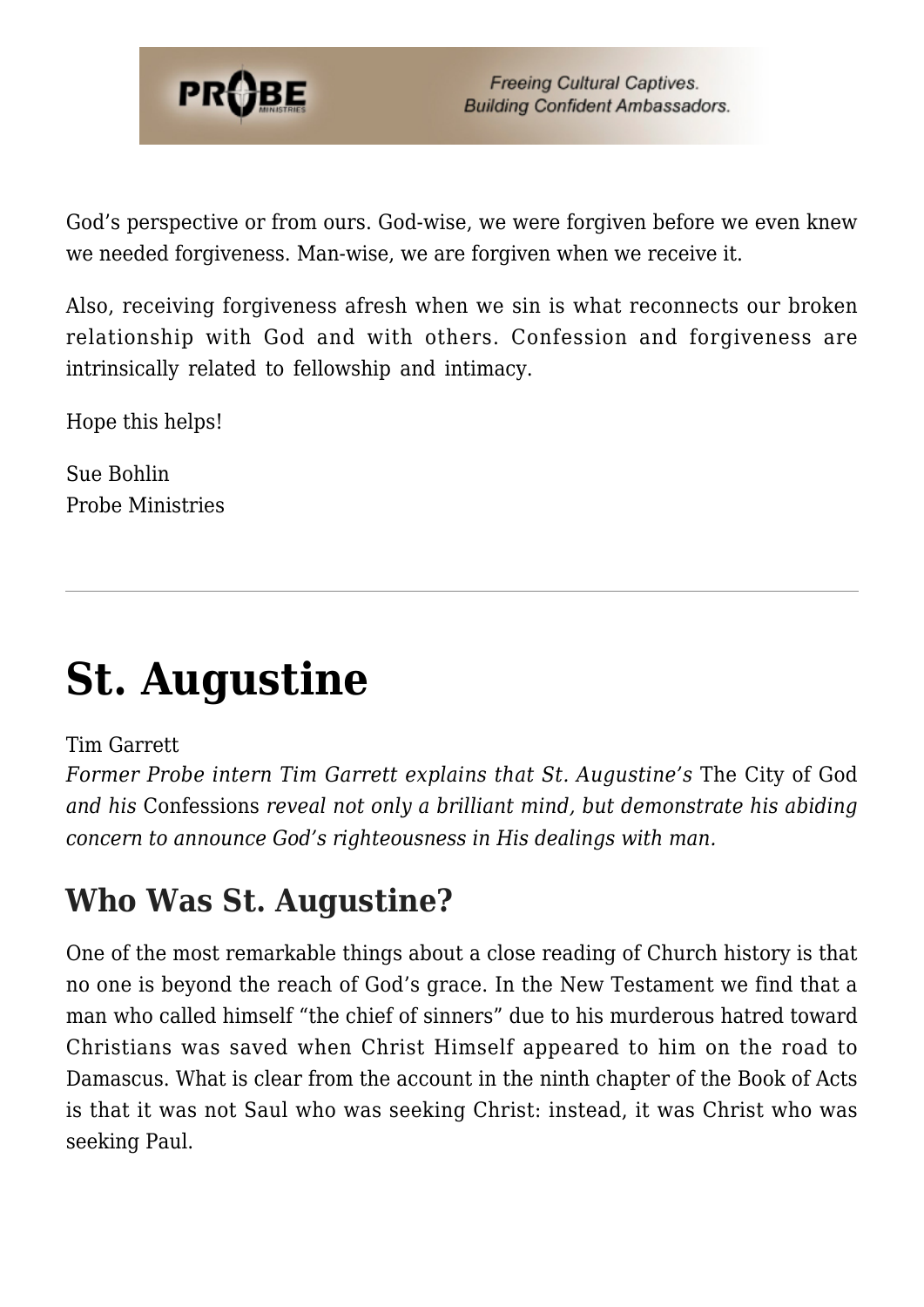

In modern times we see a similar situation in the life of C. S. Lewis. In *Surprised by Joy,* he recounts the night that he knelt to admit that God was God by calling himself "the most dejected and reluctant convert in all England." Like the Apostle Paul, we can see that Lewis was perfectly prepared to be an apologist for the faith, but that preparation occurred *before he ever became a Christian!* It is only after the fact that we see how God was actively seeking the sinner.

In this article we will examine another reluctant convert, a man whose life and ministry has been crucial to church history. His name was Aurelius Augustine: we know him as St. Augustine of Hippo. But until his conversion, Augustine was anything but a saint! Born in the year 354 in North Africa, Augustine was raised by a Christian mother and a pagan father. The father's main desire was that his son get a good education, while his mother constantly worried about her son's eternal destiny. Augustine indeed received a first class education, but his mother was tormented by his indulgent lifestyle. Augustine became involved with a concubine at the age of seventeen, a relationship which lasted thirteen years and produced one son. Recognizing that sexual lust was competing with Christ for his affections, Augustine uttered the famous prayer "Make me chaste Lord . . . but not yet."

While sexual passion ruled his heart, Augustine sought wisdom with his mind. After suffering enormous internal conflicts, Augustine submitted himself to Christ at the age of thirty-two, and soon thereafter became Bishop of Hippo. Augustine became a tireless defender of the faith, diligent in his role as a shepherd to the flock as well as one of the greatest intellects the Church has ever known.

In this look at the life of Augustine we will focus on two of his greatest books–the *Confessions*, and *The City of God*. As we will see, Augustine's life and work is a testimony to the boundless mercy and grace of the Lord Jesus Christ.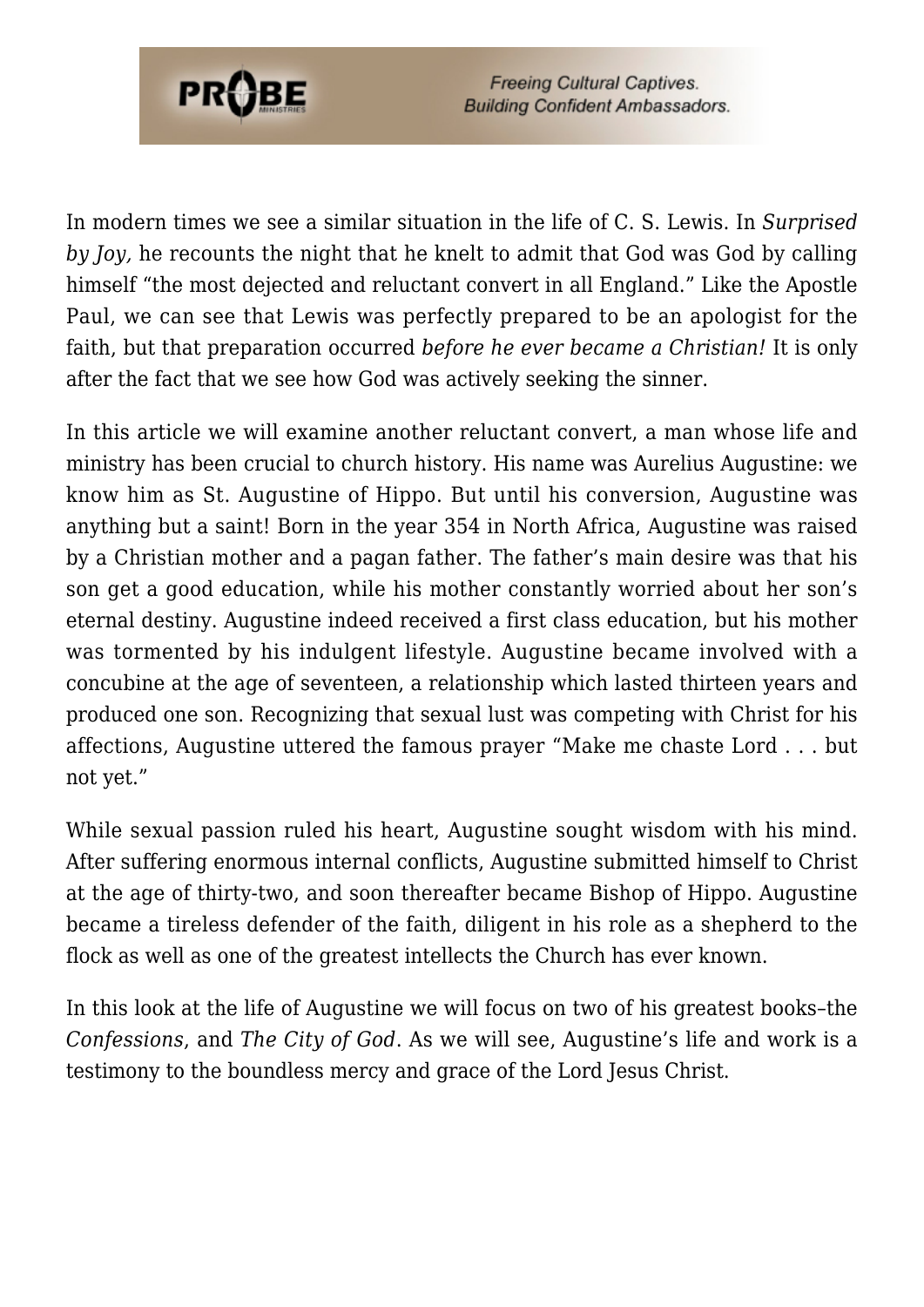

### **Augustine's Youth**

In a gripping television interview recently broadcast on *60 Minutes,* the man convicted of the Oklahoma City bombings spoke of his grievances against the federal government. During the interview, Timothy McVeigh revealed that his lawyers have filed an appeal that maintains that pre-trial publicity prevented him from getting a fair trial. Like many of us, McVeigh seems intent on avoiding the penalty of his actions; but rather than doing so by insisting upon his innocence, he is attempting to have the verdict thrown out due to a technicality.

It was truly disturbing to see an articulate young man such as McVeigh coldly dismiss the mass murder of innocents on the basis of a legal technicality. In many respects, his demeanor reflects the contemporary shift in attitude toward sin and guilt that has had devastating consequences for society. As a nation, America has seen a shift from a worldview primarily informed by biblical Christianity to one in which the individual is no longer responsible for his actions. Now it is either society or how one is raised that is given emphasis.

Against this cultural backdrop it is truly therapeutic to read Augustine's *Confessions.* Throughout this wonderful book, which is written in the form of a prayer, Augustine freely admits his willful disobedience to God. Augustine's intent is to reveal the perversity of the human heart, but specifically that of his own. But Augustine was not intent on just confessing his sinfulness: this book is also the confession of his faith in Christ as well. Augustine, as he is moved from a state of carnality to one of redemption, marvels at the goodness of God.

One of the most telling incidents in the *Confessions* is Augustine's recollection of a decisive event in his youth. He and an assortment of friends knew of a pear tree not far from his house. Even though the pears on the tree didn't appeal to Augustine, he and his friends were intent on stealing the pears simply for the thrill of it. They had no need of the pears, and in fact ending up throwing them to some pigs. Augustine's account of this thievery reveals a penetrating insight into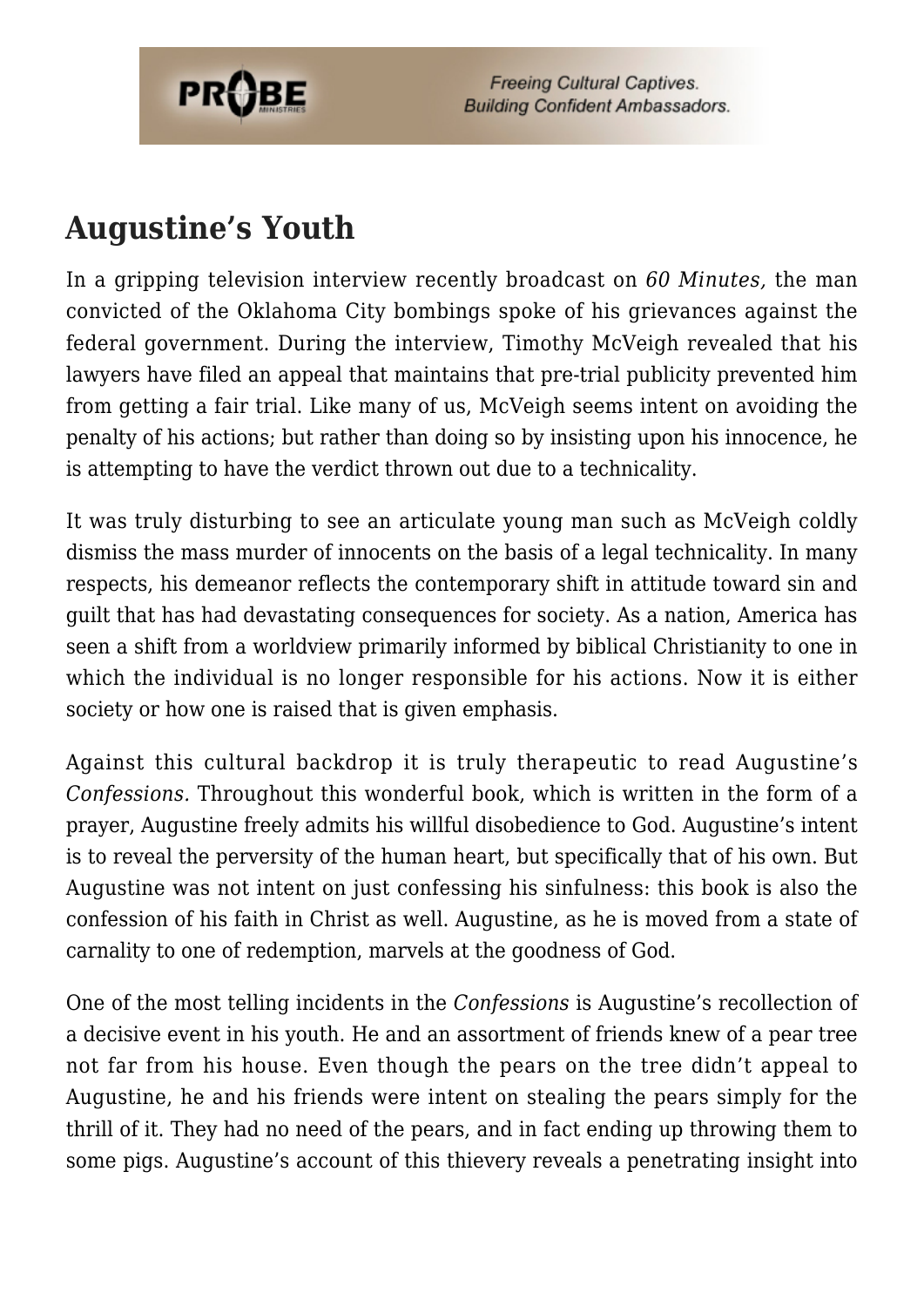

our dilemma as human beings. Whereas today many want to blame their parents or their environment for their problems, Augustine admits that his sole motive was a love of wickedness: he *enjoyed* his disobedience.

This reflects one of Augustine's major contributions to Christian theology: his emphasis on the perversity of the human will. We would all do well to read Augustine's *Confessions* if only to remind us that evil isn't simply a sickness but a condition of the heart that only Jesus Christ can heal.

## **Augustine's Search for Wisdom**

In his fascinating book entitled *Degenerate Moderns,* author Michael Jones convincingly documents how many of the intellectual gurus of the modern era have conformed truth to their own desires. Jones research reveals how Margaret Mead, Alfred Kinsey, and other prominent trend-setters intentionally lied in their research in order to justify their own sexual immorality. Sadly, contemporary culture has swallowed their findings, leading many to conclude that sexual immorality is both normal and legitimate.

However, when we turn to Augustine's *Confessions,* we see someone who has subordinated his own desires to the truth. The *Confessions* is an account of how Augustine attempted to satisfy the longings of his heart with professional ambition, entertainment, and sex, yet remained unfulfilled. One of Augustine's most famous prayers is therefore the theme of the whole book: "Our hearts are restless until they find their rest in Thee, O God." Only by submitting his own desires to the Lordship of Christ did Augustine find the peace that he was seeking.

But that submission did not come easy. Throughout most of his adult life, Augustine had been seeking to discover wisdom. But two questions were especially disturbing for him: What is the source of evil, and How can a Being without physical properties exist? Obviously, this second question was a barrier to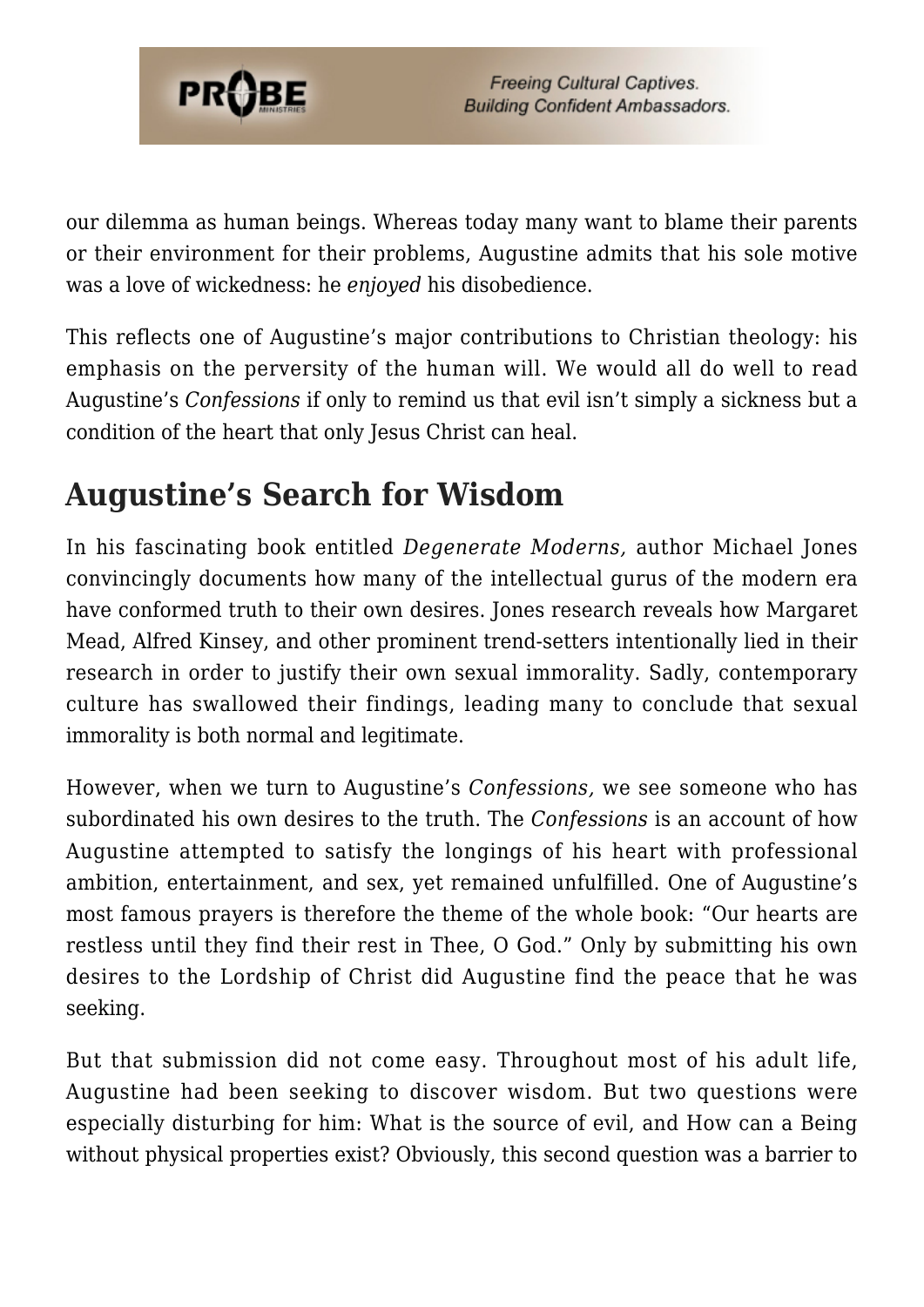

his belief in the God of the Bible. In his search for answers, Augustine became involved with a group known as the Manichees, who combined Christian teaching with the philosophy of Plato. Plato's philosophy helped convince Augustine that existence did not require physical properties, but he found their answer to the question of evil problematic, and after eight years as a seeker left the Manichees.

Still, the most difficult barrier for Augustine was not intellectual, but a matter of the heart. He eventually came to the point where he knew he should submit himself to Christ, but was reluctant to do so if it meant giving up his relationship with his concubine. One day, while strolling through a walled garden, Augustine heard from the other side of the wall what sounded like a child's voice, saying "pick up and read, pick up and read." At first he thought it was a children's game. Then, acknowledging what he took to be a command of the Lord, he picked up a nearby Bible, and upon opening it immediately came to Romans 13:13-14, words tailor made for Augustine: "Not in riots and drunken parties, not in eroticisms and indecencies, not in strife and rivalry, but put on the Lord Jesus Christ and make no provision for the flesh in its lusts." Augustine's search for wisdom was complete, as he acknowledged that wisdom is ultimately a *person*: Jesus Christ. The wisdom of God had satisfied his deepest longings.

## **Augustine's Philosophy of History:** *The City of God*

The United States is currently going through what some call a "culture war." On the one hand there are those who believe in eternal truth and the importance of maintaining traditional morality. At the other end of the spectrum are those who believe that the individual is autonomous and should be free to live as he pleases without anyone telling him what is right or wrong. Until thirty years ago the first group held sway. Today, that same group is considered divisive and extreme by the "politically correct" mainstream culture.

But culture wars are not unique to modern America. In the year 410, mighty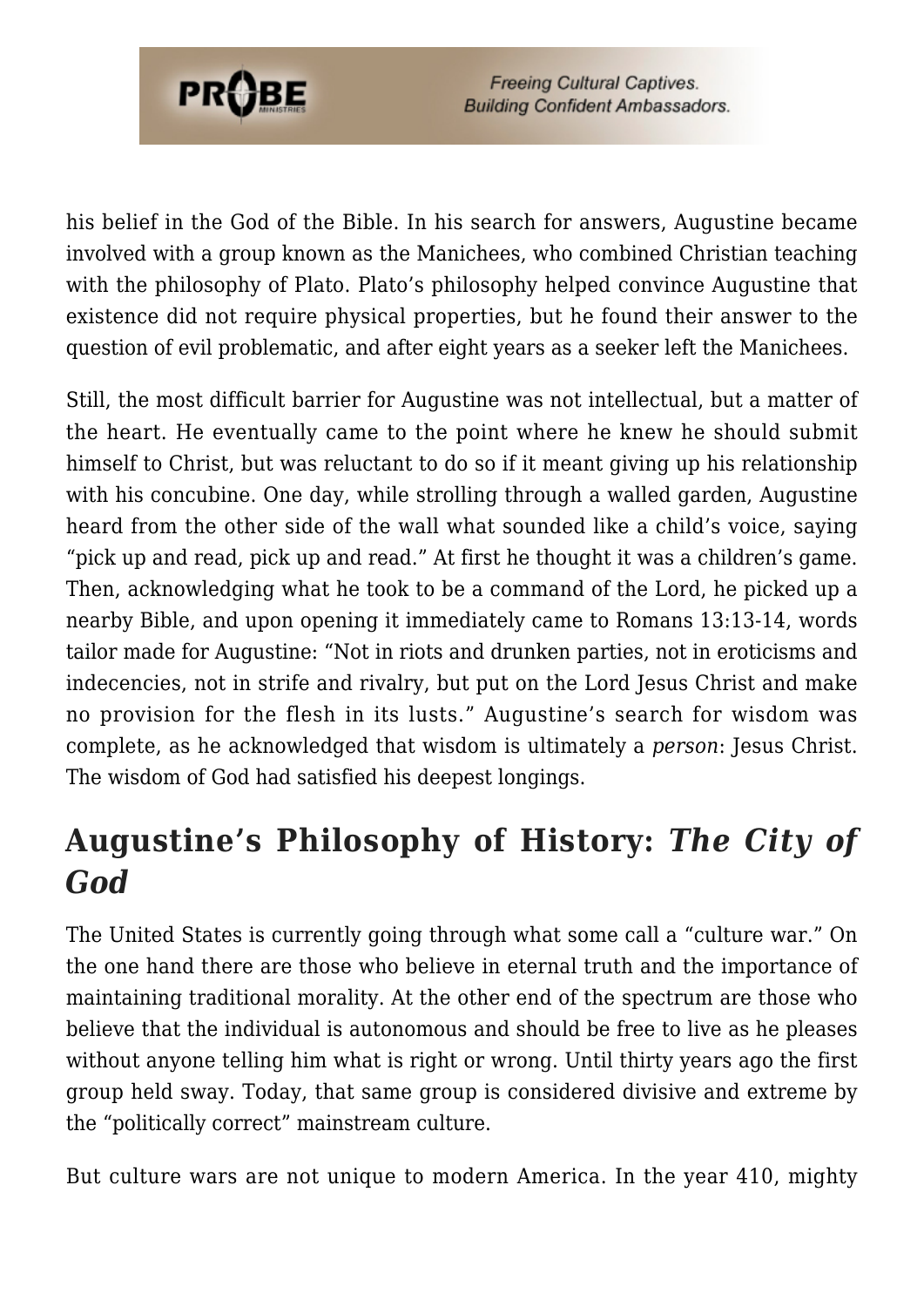

Rome was sacked by an invading army of Goths. Soon thereafter, the search was on for a scapegoat. In the year 381 Christianity superceded the ancient religion of the Romans as *the* state religion. This enraged those who favored the old state religion, who claimed that Rome had gained world supremacy due to the favor of the ancient gods. When Rome officially accepted the Christian God and forsook the gods, the gods were said to have withdrawn their favor and allowed the invading armies to breach the walls of Rome in order to demonstrate their anger at being replaced by the Christian God. Educated Romans found such an argument silly, but an even more serious charge was that Christians were disloyal to the state, since their allegiance was ultimately to God. Therefore, Christianity was blamed for a loss of patriotism since Christians believed themselves to ultimately be citizens of another kingdom<sup>3</sup>/<sub>4</sub>the Kingdom of God.

Augustine responded to these accusations by writing his philosophy of history in a book entitled *The City of God*. Augustine spent thirteen years researching and writing this work, which takes it title from Psalm 87:3: "Glorious things are spoken of you, O City of God." Augustine's main thesis is that there are two cities that place demands on our allegiance. The City of Man is populated by those who love themselves and hold God in contempt, while the City of God is populated by those who love God and hold themselves in contempt. Augustine hoped to show that the citizens of the City of God were more beneficial to the interests of Rome than those who inhabit the City of Man.

For anyone interested in the current debate between secularists and the "Religious Right," Augustine's argument is a masterful combination of historical research and literary eloquence. Christians in particular would be well served by studying this important document, since believers are often accused of being divisive and extreme, characteristics considered by some as un-American.

In Augustine's time, it was asserted that the values of Christianity were not consistent with good Roman citizenship. But Augustine's historical investigation revealed that it is sin that is at the root of all our problems: starting with Cain's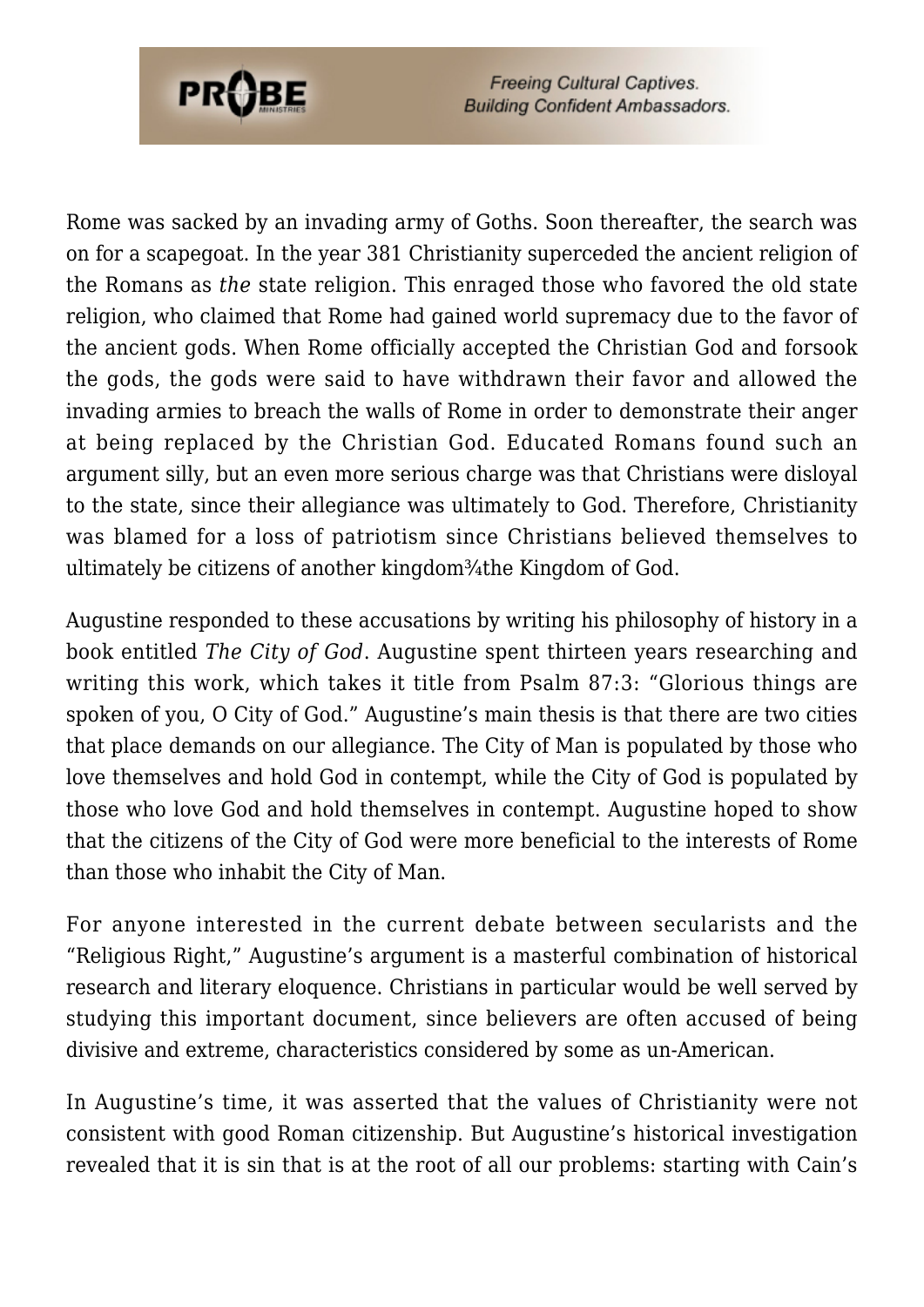

murder of Abel, the sin of Adam has borne terrible consequences.

Much of Augustine's task was to demonstrate the consequences of a society that loses its moral compass. Augustine took it upon himself to demonstrate the falsity of the assertion that the Christian worldview is incompatible with civic life. Those who maintained that the acceptance of Christian virtues had had a direct bearing on Rome's fall did so primarily from a very limited perspective. The clear implication was that Christianity, a religion that asks its adherents to love their neighbor and pray for their enemies, had fostered a society incapable of defending itself against its more vicious neighbors.

Augustine's response was to demonstrate that Rome had suffered through numerous catastrophes *long* before Christianity ever became the religion of the Romans. Actually, it was due to the respect of the Goths for Christianity that their attack wasn't worse than it was: they relented after only three days. Against those who claimed that Christians could not be loyal citizens due to their higher allegiance to God, Augustine reminded them that the Old and New Testament Scriptures actually *command* obedience to the civil authorities. And any assertion that Christianity had weakened the defense of the empire failed to acknowledge the real cause of Rome's collapse, namely that Rome's moral degeneracy had created a society where justice was no longer valued. Augustine quotes the Roman historians as themselves recognizing the brutality at the very root of the nation, beginning with Romulus' murder of his brother Remus.

Augustine's analysis came to conclude that the virtues of Christianity are most consistent with good citizenship, and then went on to show the biblical distinction between the founding of Rome and that of the City of God. Just as Rome's origins date back to the dispute between Romulus and Remus, the City of God had its origin in the conflict between Cain and Abel. The City of Man and the City of God have intermingled ever since, and only at the final judgment of Christ will "the tares be separated from the wheat." For Augustine, the ultimate meaning of history will be borne out only when each one of us acknowledges who it was that